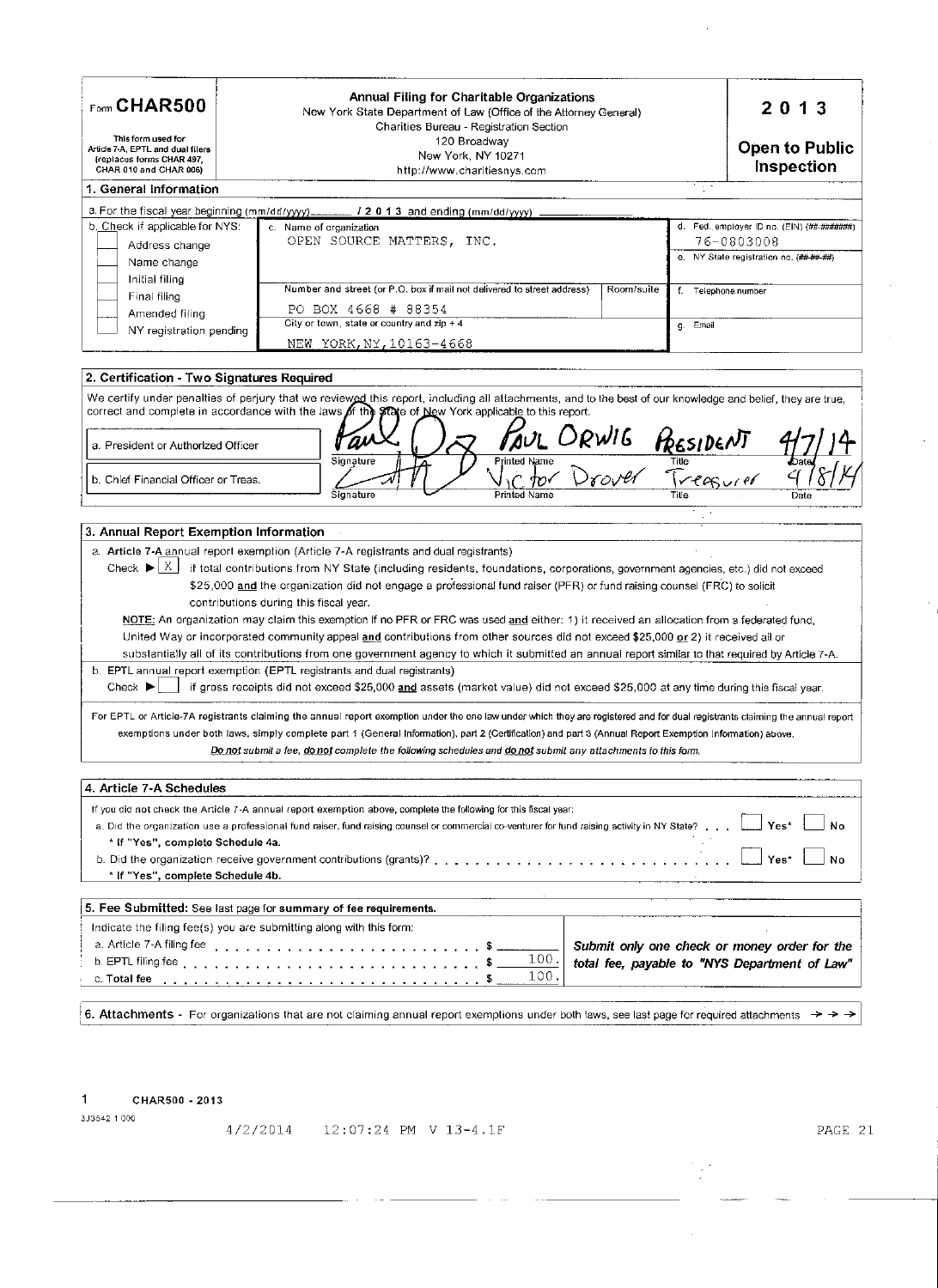| Form                                  |                               | 990                                  | <b>Return of Organization Exempt From Income Tax</b><br>Under section 501(c), 527, or 4947(a)(1) of the Internal Revenue Code (except private foundations)                 |          |                                                        |                   | OMB No. 1545-0047                          |  |  |
|---------------------------------------|-------------------------------|--------------------------------------|----------------------------------------------------------------------------------------------------------------------------------------------------------------------------|----------|--------------------------------------------------------|-------------------|--------------------------------------------|--|--|
|                                       |                               | Department of the Treasury           | Do not enter Social Security numbers on this form as it may be made public.                                                                                                |          |                                                        |                   | Open to Public                             |  |  |
|                                       |                               | Internal Revenue Service             | Information about Form 990 and its instructions is at www.irs.gov/form990.                                                                                                 |          |                                                        | Inspection<br>.20 |                                            |  |  |
|                                       |                               |                                      | , 2013, and ending<br>A For the 2013 calendar year, or tax year beginning<br>C Name of organization                                                                        |          | D Employer identification number                       |                   |                                            |  |  |
|                                       | <b>B</b> Check if applicable: |                                      | OPEN SOURCE MATTERS, INC.                                                                                                                                                  |          | 76-0803008                                             |                   |                                            |  |  |
|                                       | Address<br>change             |                                      | Doing Business As                                                                                                                                                          |          |                                                        |                   |                                            |  |  |
|                                       | Name change                   |                                      | Number and street (or P.O. box if mail is not delivered to street address)<br>Room/suite                                                                                   |          | E Telephone number                                     |                   |                                            |  |  |
|                                       | Initial return                |                                      | PO BOX 4668 # 88354                                                                                                                                                        |          |                                                        |                   |                                            |  |  |
|                                       | Terminated<br>Amended         |                                      | City or town, state or province, country, and ZIP or foreign postal code                                                                                                   |          |                                                        |                   |                                            |  |  |
|                                       | return<br>Application         |                                      | NEW YORK, NY 10163-4668<br>F Name and address of principal officer:                                                                                                        |          | G Gross receipts \$<br>H(a) is this a group return for |                   | 709,087.<br>X No<br>Yes                    |  |  |
|                                       | pending                       |                                      | PAUL ORWIG<br>PO BOX 4668 #88354 NEW YORK, NY 10163-4668                                                                                                                   |          | subordinates?<br>H(b) Are all subordinates included?   |                   | No<br>Yes                                  |  |  |
|                                       |                               | Tax-exempt status:                   | 527<br>501(c)(3)<br>$501(c)$ (<br>$) \triangleleft$ (insert no.)<br>4947(a)(1) or                                                                                          |          |                                                        |                   | If "No," attach a list. (see instructions) |  |  |
|                                       |                               |                                      | Website: WWW.JOOMLA.ORG                                                                                                                                                    |          | H(c) Group exemption number                            |                   |                                            |  |  |
| ĸ                                     |                               |                                      | Form of organization: $\mid X \mid$ Corporation<br>Trust<br>Other $\blacktriangleright$<br>Association                                                                     |          | L Year of formation: 2005 M State of legal domicile:   |                   | ΝY                                         |  |  |
|                                       | Part I                        | Summary                              |                                                                                                                                                                            |          |                                                        |                   |                                            |  |  |
|                                       | 1                             |                                      | Briefly describe the organization's mission or most significant activities: OPEN SOURCE WEB BASED CONTENT MANAGEMENT S                                                     |          |                                                        |                   |                                            |  |  |
|                                       |                               |                                      |                                                                                                                                                                            |          |                                                        |                   |                                            |  |  |
|                                       |                               |                                      |                                                                                                                                                                            |          |                                                        |                   |                                            |  |  |
| Activities & Governance               | 2                             | Check this box $\blacktriangleright$ | if the organization discontinued its operations or disposed of more than 25% of its net assets.                                                                            |          |                                                        |                   |                                            |  |  |
|                                       | 3                             |                                      |                                                                                                                                                                            |          |                                                        | 3                 |                                            |  |  |
|                                       | 4                             |                                      | Number of independent voting members of the governing body (Part VI, line 1b), , , , , , , , , , , , , , , , , ,                                                           |          |                                                        | 4<br>5            | $\Omega$                                   |  |  |
|                                       | 5                             |                                      |                                                                                                                                                                            |          |                                                        | 6                 |                                            |  |  |
|                                       | 6                             |                                      | Total number of volunteers (estimate if necessary)                                                                                                                         |          |                                                        | 7a                | 202,456.                                   |  |  |
|                                       |                               |                                      |                                                                                                                                                                            |          |                                                        | 7b                | $\circ$                                    |  |  |
|                                       |                               |                                      |                                                                                                                                                                            |          | <b>Prior Year</b>                                      |                   | <b>Current Year</b>                        |  |  |
|                                       | 8                             |                                      |                                                                                                                                                                            |          |                                                        | $\Omega$          | $\Omega$                                   |  |  |
|                                       | 9                             |                                      |                                                                                                                                                                            | 571,360. |                                                        |                   | 708,400.                                   |  |  |
| Revenue                               | 10                            |                                      |                                                                                                                                                                            |          | 597.                                                   |                   | 687.                                       |  |  |
|                                       | 11                            |                                      | Other revenue (Part VIII, column (A), lines 5, 6d, 8c, 9c, 10c, and 11e)                                                                                                   |          |                                                        | 27.               | $\Omega$                                   |  |  |
|                                       | 12                            |                                      | Total revenue - add lines 8 through 11 (must equal Part VIII, column (A), line 12).                                                                                        |          | 571,984.                                               |                   | 709,087.                                   |  |  |
|                                       | 13                            |                                      | Grants and similar amounts paid (Part IX, column (A), lines 1-3)                                                                                                           |          |                                                        | 0<br>$\Omega$     | 0<br>$\Omega$                              |  |  |
|                                       | 14<br>15                      |                                      | Benefits paid to or for members (Part IX, column (A), line 4)<br>Salaries, other compensation, employee benefits (Part IX, column (A), lines 5-10)                         |          |                                                        | $\Omega$          | $\mathbf 0$                                |  |  |
|                                       |                               |                                      |                                                                                                                                                                            |          |                                                        | $\Omega$          | $\Omega$                                   |  |  |
|                                       |                               |                                      | b Total fundraising expenses (Part IX, column (D), line 25) >                                                                                                              |          |                                                        |                   |                                            |  |  |
| 몇                                     | 17                            |                                      | Other expenses (Part IX, column (A), lines 11a-11d, 11f-24e)                                                                                                               |          | 359,675.                                               |                   | 643,908.                                   |  |  |
|                                       | 18                            |                                      | Total expenses. Add lines 13-17 (must equal Part IX, column (A), line 25)                                                                                                  |          | 359,675.                                               |                   | 643,908.                                   |  |  |
|                                       | 19                            |                                      |                                                                                                                                                                            |          | 212,309.                                               |                   | 65, 179.                                   |  |  |
| <b>Net Assets or</b><br>Fund Balances |                               |                                      |                                                                                                                                                                            |          | <b>Beginning of Current Year</b>                       |                   | End of Year                                |  |  |
|                                       | 20                            |                                      |                                                                                                                                                                            |          | 484,462.                                               |                   | 545,458.                                   |  |  |
|                                       | 21                            |                                      |                                                                                                                                                                            |          | 40,801.                                                |                   | 36,618.                                    |  |  |
|                                       | 22                            |                                      | Net assets or fund balances. Subtract line 21 from line 20.                                                                                                                |          | 443,661.                                               |                   | 508,840.                                   |  |  |
| Part II                               |                               | Signature Block                      | Under penalties of perjury, I declare that I have examined this return, including accompanying schedules and statements, and to the best of my knowledge and belief, it is |          |                                                        |                   |                                            |  |  |
|                                       |                               |                                      | true, correct, and complete. Declaration of preparer (other than officer) is based on all information of which preparer has any knowledge.                                 |          |                                                        |                   |                                            |  |  |
|                                       |                               |                                      |                                                                                                                                                                            |          |                                                        |                   |                                            |  |  |
| Sign                                  |                               | Signature of officer                 |                                                                                                                                                                            |          | Date                                                   |                   |                                            |  |  |
| Here                                  |                               |                                      | Drover<br>reasurer                                                                                                                                                         |          |                                                        |                   |                                            |  |  |
|                                       |                               |                                      | Type or print name and title                                                                                                                                               |          |                                                        |                   |                                            |  |  |
|                                       |                               | Print/Type preparer's name           | Preparer's signature                                                                                                                                                       |          | Check $X$ if                                           | PTIN              |                                            |  |  |
| Paid                                  | Preparer                      | DANIELLE                             | HLATKY                                                                                                                                                                     |          | self-employed                                          |                   | P01403210                                  |  |  |
|                                       | Use Only                      | Firm's name                          | PIPIA COHEN HLATKY<br>тъе                                                                                                                                                  |          | Firm's EIN > 26-4268100                                |                   |                                            |  |  |
|                                       |                               |                                      | Firm's address > 195 KOSCIUSZKO ST BROOKLYN,<br>NY 11216                                                                                                                   |          | Phone no.                                              |                   | 347-425-9397                               |  |  |
|                                       |                               |                                      | May the IRS discuss this return with the preparer shown above? (see instructions)                                                                                          |          |                                                        |                   | X<br>Yes<br>No                             |  |  |
|                                       |                               |                                      | For Paperwork Reduction Act Notice, see the separate instructions.                                                                                                         |          |                                                        |                   | Form 990 (2013)                            |  |  |
| JSA                                   |                               |                                      |                                                                                                                                                                            |          |                                                        |                   |                                            |  |  |
|                                       | 3E1010 1.000                  |                                      |                                                                                                                                                                            |          |                                                        |                   |                                            |  |  |

 $4/2/2014$  12:03:07 PM V 13-4.1F

 $\mathbb{Z}^2$ 

 $\langle \frac{1}{2},\ldots \rangle$ 

 $\hat{\mathcal{A}}$ 

 $\Box$ 

PAGE 1

 $\sim$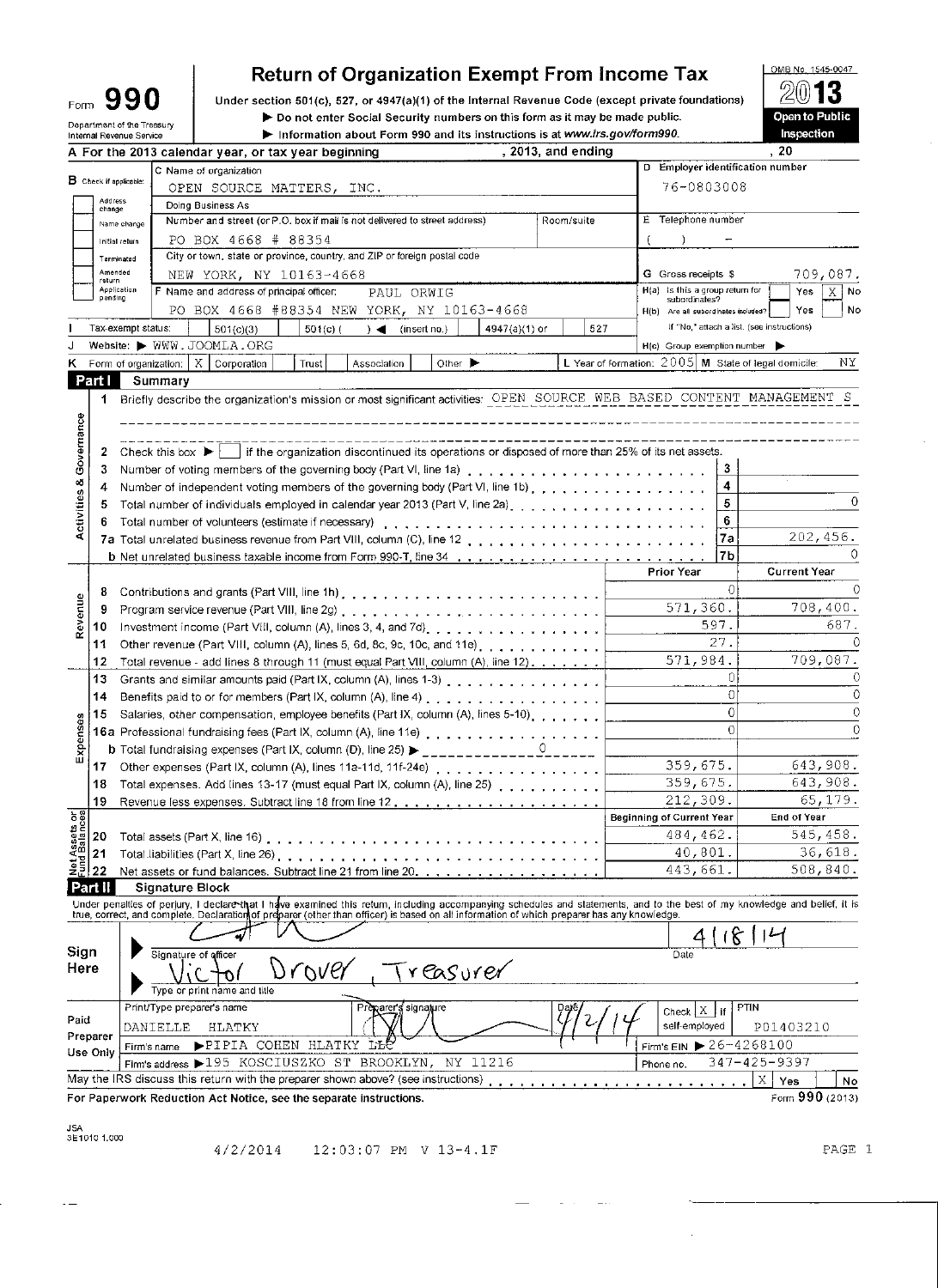| OPEN SOURCE MATTERS, INC. |  | 76-0803008 |
|---------------------------|--|------------|
|                           |  |            |

|             | Form 990 (2013)<br>Part III                                                                                                                                                                                                                                                                                                                       | Page 2                         |
|-------------|---------------------------------------------------------------------------------------------------------------------------------------------------------------------------------------------------------------------------------------------------------------------------------------------------------------------------------------------------|--------------------------------|
|             | <b>Statement of Program Service Accomplishments</b>                                                                                                                                                                                                                                                                                               |                                |
| $\mathbf 1$ | Briefly describe the organization's mission:                                                                                                                                                                                                                                                                                                      |                                |
|             | ATTACHMENT 1                                                                                                                                                                                                                                                                                                                                      |                                |
|             |                                                                                                                                                                                                                                                                                                                                                   |                                |
|             |                                                                                                                                                                                                                                                                                                                                                   |                                |
|             |                                                                                                                                                                                                                                                                                                                                                   |                                |
|             | 2 Did the organization undertake any significant program services during the year which were not listed on the<br>If "Yes," describe these new services on Schedule O.                                                                                                                                                                            | $\mid X \mid$ No<br>Yes        |
|             | 3 Did the organization cease conducting, or make significant changes in how it conducts, any program                                                                                                                                                                                                                                              | $\mid X \mid$ No<br><b>Yes</b> |
|             | If "Yes," describe these changes on Schedule O.                                                                                                                                                                                                                                                                                                   |                                |
|             | 4 Describe the organization's program service accomplishments for each of its three largest program services, as measured by<br>expenses. Section $501(c)(3)$ and $501(c)(4)$ organizations are required to report the amount of grants and allocations to others,<br>the total expenses, and revenue, if any, for each program service reported. |                                |
|             | $(1)$ (Expenses \$ $\frac{444,651}{2}$ including grants of \$<br>$(1)$ (Revenue \$ $505,944.$ )<br>4a (Code:                                                                                                                                                                                                                                      |                                |
|             | OPEN SOURCE WEB BASED CONTENT MANAGEMENT SYSTEM WHICH IS FREE AND                                                                                                                                                                                                                                                                                 |                                |
|             | AVAILABLE TO ANYONE.                                                                                                                                                                                                                                                                                                                              |                                |
|             |                                                                                                                                                                                                                                                                                                                                                   |                                |
|             |                                                                                                                                                                                                                                                                                                                                                   |                                |
|             |                                                                                                                                                                                                                                                                                                                                                   |                                |
|             |                                                                                                                                                                                                                                                                                                                                                   |                                |
|             |                                                                                                                                                                                                                                                                                                                                                   |                                |
|             |                                                                                                                                                                                                                                                                                                                                                   |                                |
|             |                                                                                                                                                                                                                                                                                                                                                   |                                |
|             |                                                                                                                                                                                                                                                                                                                                                   |                                |
|             |                                                                                                                                                                                                                                                                                                                                                   |                                |
|             | (Expenses \$ including grants of \$ ) (Revenue \$<br>4b (Code:                                                                                                                                                                                                                                                                                    |                                |
|             |                                                                                                                                                                                                                                                                                                                                                   |                                |
|             |                                                                                                                                                                                                                                                                                                                                                   |                                |
|             |                                                                                                                                                                                                                                                                                                                                                   |                                |
|             |                                                                                                                                                                                                                                                                                                                                                   |                                |
|             |                                                                                                                                                                                                                                                                                                                                                   |                                |
|             |                                                                                                                                                                                                                                                                                                                                                   |                                |
|             |                                                                                                                                                                                                                                                                                                                                                   |                                |
|             |                                                                                                                                                                                                                                                                                                                                                   |                                |
|             |                                                                                                                                                                                                                                                                                                                                                   |                                |
|             |                                                                                                                                                                                                                                                                                                                                                   |                                |
|             |                                                                                                                                                                                                                                                                                                                                                   |                                |
|             | including grants of \$ (Revenue \$)<br>4c (Code:<br>) (Expenses \$                                                                                                                                                                                                                                                                                |                                |
|             |                                                                                                                                                                                                                                                                                                                                                   |                                |
|             |                                                                                                                                                                                                                                                                                                                                                   |                                |
|             |                                                                                                                                                                                                                                                                                                                                                   |                                |
|             |                                                                                                                                                                                                                                                                                                                                                   |                                |
|             |                                                                                                                                                                                                                                                                                                                                                   |                                |
|             |                                                                                                                                                                                                                                                                                                                                                   |                                |
|             |                                                                                                                                                                                                                                                                                                                                                   |                                |
|             |                                                                                                                                                                                                                                                                                                                                                   |                                |
|             |                                                                                                                                                                                                                                                                                                                                                   |                                |
|             |                                                                                                                                                                                                                                                                                                                                                   |                                |
|             |                                                                                                                                                                                                                                                                                                                                                   |                                |
|             | 4d Other program services (Describe in Schedule O.)                                                                                                                                                                                                                                                                                               |                                |
|             | (Expenses \$<br>including grants of \$<br>) (Revenue \$                                                                                                                                                                                                                                                                                           |                                |
|             | 4e Total program service expenses ><br>444,651.                                                                                                                                                                                                                                                                                                   |                                |
| <b>JSA</b>  |                                                                                                                                                                                                                                                                                                                                                   | Form 990 (2013)                |
|             | 3E1020 2.000<br>3/30/2014                                                                                                                                                                                                                                                                                                                         | PAGE 2                         |
|             | 12:08:11 PM V 13-4.1F                                                                                                                                                                                                                                                                                                                             |                                |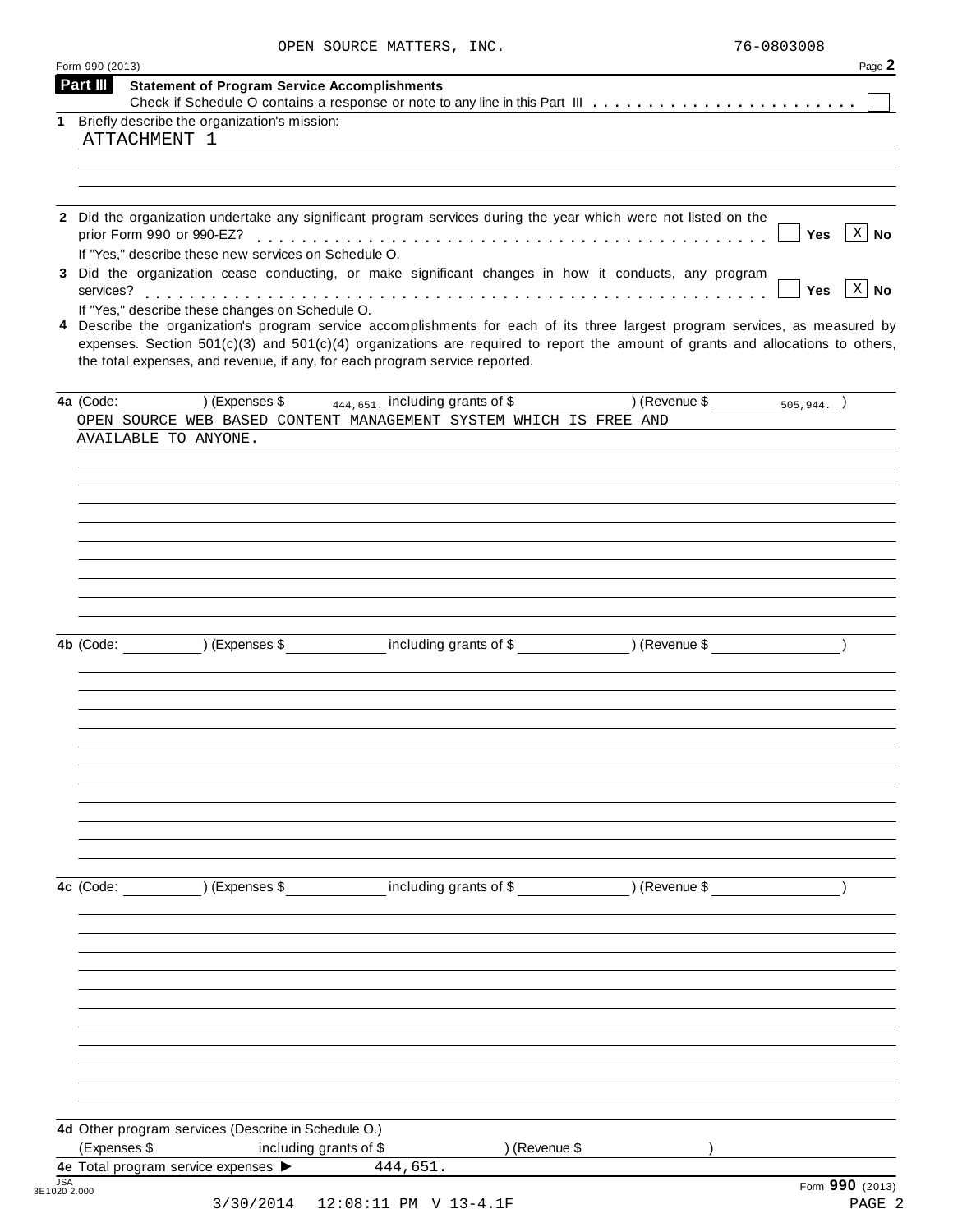|         | Form 990 (2013)                                                                                                                                                                                       |     | Page 3                  |
|---------|-------------------------------------------------------------------------------------------------------------------------------------------------------------------------------------------------------|-----|-------------------------|
| Part IV | <b>Checklist of Required Schedules</b>                                                                                                                                                                |     |                         |
|         |                                                                                                                                                                                                       | Yes | No                      |
| 1       | Is the organization described in section $501(c)(3)$ or $4947(a)(1)$ (other than a private foundation)? If "Yes,"                                                                                     |     |                         |
|         | $\mathbf{1}$                                                                                                                                                                                          |     | Χ                       |
| 2       | Is the organization required to complete Schedule B, Schedule of Contributors (see instructions)?<br>$\mathbf{2}$                                                                                     |     | $\overline{\mathbf{x}}$ |
| 3       | Did the organization engage in direct or indirect political campaign activities on behalf of or in opposition to                                                                                      |     |                         |
|         | 3<br>candidates for public office? If "Yes," complete Schedule C, Part I.                                                                                                                             |     | Χ                       |
| 4       | Section 501(c)(3) organizations. Did the organization engage in lobbying activities, or have a section 501(h)                                                                                         |     |                         |
|         | 4                                                                                                                                                                                                     |     |                         |
| 5       | Is the organization a section $501(c)(4)$ , $501(c)(5)$ , or $501(c)(6)$ organization that receives membership dues,                                                                                  |     |                         |
|         | assessments, or similar amounts as defined in Revenue Procedure 98-19? If "Yes," complete Schedule C,                                                                                                 |     |                         |
|         | 5                                                                                                                                                                                                     |     |                         |
| 6       | Did the organization maintain any donor advised funds or any similar funds or accounts for which donors                                                                                               |     |                         |
|         | have the right to provide advice on the distribution or investment of amounts in such funds or accounts? If                                                                                           |     |                         |
|         | 6                                                                                                                                                                                                     |     | Χ                       |
| 7       | Did the organization receive or hold a conservation easement, including easements to preserve open space,                                                                                             |     |                         |
|         | $\overline{7}$<br>the environment, historic land areas, or historic structures? If "Yes," complete Schedule D, Part II.                                                                               |     | Χ                       |
| 8       | Did the organization maintain collections of works of art, historical treasures, or other similar assets? If "Yes,"                                                                                   |     |                         |
|         | 8                                                                                                                                                                                                     |     | Χ                       |
| 9       | Did the organization report an amount in Part X, line 21, for escrow or custodial account liability; serve as a                                                                                       |     |                         |
|         | custodian for amounts not listed in Part X; or provide credit counseling, debt management, credit repair, or                                                                                          |     |                         |
|         | 9                                                                                                                                                                                                     |     | Χ                       |
| 10      | Did the organization, directly or through a related organization, hold assets in temporarily restricted                                                                                               |     |                         |
|         | endowments, permanent endowments, or quasi-endowments? If "Yes," complete Schedule D, Part V<br>10                                                                                                    |     | Χ                       |
| 11      | If the organization's answer to any of the following questions is "Yes," then complete Schedule D, Parts VI,                                                                                          |     |                         |
|         | VII, VIII, IX, or X as applicable.                                                                                                                                                                    |     |                         |
|         | a Did the organization report an amount for land, buildings, and equipment in Part X, line 10? If "Yes,"                                                                                              |     |                         |
|         | 11a                                                                                                                                                                                                   | Χ   |                         |
|         | <b>b</b> Did the organization report an amount for investments-other securities in Part X, line 12 that is 5% or more                                                                                 |     |                         |
|         | 11 <sub>b</sub>                                                                                                                                                                                       |     | Χ                       |
|         | c Did the organization report an amount for investments-program related in Part X, line 13 that is 5% or more                                                                                         |     |                         |
|         | 11c                                                                                                                                                                                                   |     | Χ                       |
|         | d Did the organization report an amount for other assets in Part X, line 15 that is 5% or more of its total assets                                                                                    |     |                         |
|         | 11d                                                                                                                                                                                                   |     | Χ                       |
|         | reported in Part X, line 16? If "Yes," complete Schedule D, Part IX<br>11e<br>e Did the organization report an amount for other liabilities in Part X, line 25? If "Yes," complete Schedule D, Part X |     | $\mathbf X$             |
|         |                                                                                                                                                                                                       |     |                         |
|         | f Did the organization's separate or consolidated financial statements for the tax year include a footnote that addresses                                                                             |     |                         |
|         | 11f<br>the organization's liability for uncertain tax positions under FIN 48 (ASC 740)? If "Yes," complete Schedule D, Part X.                                                                        |     | Χ                       |
|         | 12a Did the organization obtain separate, independent audited financial statements for the tax year? If "Yes,"                                                                                        |     |                         |
|         | 12a                                                                                                                                                                                                   |     | X                       |
|         | <b>b</b> Was the organization included in consolidated, independent audited financial statements for the tax year? If "Yes," and if                                                                   |     |                         |
|         | 12 <sub>b</sub><br>the organization answered "No" to line 12a, then completing Schedule D, Parts XI and XII is optional                                                                               |     | Χ<br>$\mathbf X$        |
| 13      | 13<br>Is the organization a school described in section $170(b)(1)(A)(ii)?$ If "Yes," complete Schedule $E_1, \ldots, \ldots, \ldots$                                                                 |     |                         |
|         | 14a<br>14 a Did the organization maintain an office, employees, or agents outside of the United States?.                                                                                              |     | Χ                       |
|         | <b>b</b> Did the organization have aggregate revenues or expenses of more than \$10,000 from grantmaking,                                                                                             |     |                         |
|         | fundraising, business, investment, and program service activities outside the United States, or aggregate                                                                                             |     |                         |
|         | 14 <sub>b</sub><br>foreign investments valued at \$100,000 or more? If "Yes," complete Schedule F, Parts I and IV                                                                                     |     | Χ                       |
| 15      | Did the organization report on Part IX, column (A), line 3, more than \$5,000 of grants or other assistance to or                                                                                     |     |                         |
|         | 15                                                                                                                                                                                                    |     | X                       |
| 16      | Did the organization report on Part IX, column (A), line 3, more than \$5,000 of aggregate grants or other                                                                                            |     |                         |
|         | 16<br>assistance to or for foreign individuals? If "Yes," complete Schedule F, Parts III and IV                                                                                                       |     | X                       |
| 17      | Did the organization report a total of more than \$15,000 of expenses for professional fundraising services on                                                                                        |     |                         |
|         | 17<br>Part IX, column (A), lines 6 and 11e? If "Yes," complete Schedule G, Part I (see instructions)<br>.                                                                                             |     |                         |
| 18      | Did the organization report more than \$15,000 total of fundraising event gross income and contributions on                                                                                           |     |                         |
|         | 18                                                                                                                                                                                                    |     | Χ                       |
| 19      | Did the organization report more than \$15,000 of gross income from gaming activities on Part VIII, line 9a?                                                                                          |     |                         |
|         | 19                                                                                                                                                                                                    |     | Χ                       |
|         | 20 a Did the organization operate one or more hospital facilities? If "Yes," complete Schedule H<br>20a                                                                                               |     | Χ                       |
|         | 20 <sub>b</sub><br><b>b</b> If "Yes" to line 20a, did the organization attach a copy of its audited financial statements to this return?                                                              |     |                         |

Form **990** (2013) JSA

3E1021 1.000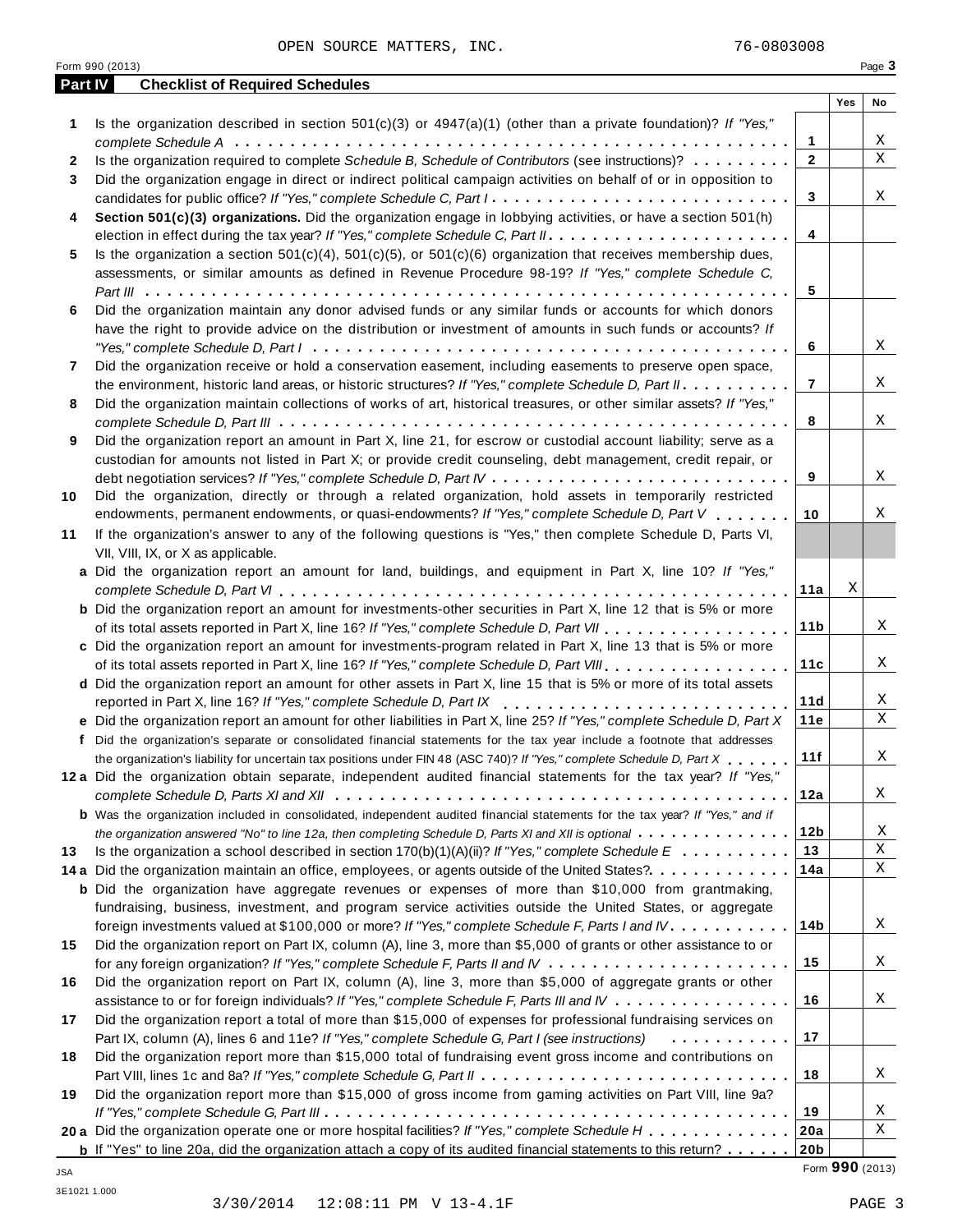|                | Form 990 (2013)                                                                                                                     |                 |     | Page 4       |
|----------------|-------------------------------------------------------------------------------------------------------------------------------------|-----------------|-----|--------------|
| <b>Part IV</b> | <b>Checklist of Required Schedules (continued)</b>                                                                                  |                 |     |              |
|                |                                                                                                                                     |                 | Yes | No           |
| 21             | Did the organization report more than \$5,000 of grants or other assistance to any domestic organization or                         | 21              |     | Χ            |
|                | government on Part IX, column (A), line 1? If "Yes," complete Schedule I, Parts I and II                                            |                 |     |              |
| 22             | Did the organization report more than \$5,000 of grants or other assistance to individuals in the United States                     |                 |     |              |
|                |                                                                                                                                     | 22              |     | Χ            |
| 23             | Did the organization answer "Yes" to Part VII, Section A, line 3, 4, or 5 about compensation of the                                 |                 |     |              |
|                | organization's current and former officers, directors, trustees, key employees, and highest compensated                             |                 |     |              |
|                |                                                                                                                                     | 23              |     | Χ            |
|                | 24 a Did the organization have a tax-exempt bond issue with an outstanding principal amount of more than                            |                 |     |              |
|                | \$100,000 as of the last day of the year, that was issued after December 31, 2002? If "Yes," answer lines 24b                       |                 |     |              |
|                | through 24d and complete Schedule K. If "No," go to line 25a                                                                        | 24a             |     | Χ            |
| b              | Did the organization invest any proceeds of tax-exempt bonds beyond a temporary period exception?                                   | 24b             |     |              |
| c              | Did the organization maintain an escrow account other than a refunding escrow at any time during the year                           |                 |     |              |
|                |                                                                                                                                     | 24c             |     |              |
| d              | Did the organization act as an "on behalf of" issuer for bonds outstanding at any time during the year?                             | 24d             |     |              |
|                | 25a Section 501(c)(3) and 501(c)(4) organizations. Did the organization engage in an excess benefit transaction                     |                 |     |              |
|                | with a disqualified person during the year? If "Yes," complete Schedule L, Part I                                                   | 25a             |     | Χ            |
| b              | Is the organization aware that it engaged in an excess benefit transaction with a disqualified person in a prior                    |                 |     |              |
|                | year, and that the transaction has not been reported on any of the organization's prior Forms 990 or 990-EZ?                        |                 |     |              |
|                |                                                                                                                                     | 25 <sub>b</sub> |     |              |
| 26             | Did the organization report any amount on Part X, line 5, 6, or 22 for receivables from or payable to any                           |                 |     |              |
|                | current or former officers, directors, trustees, key employees, highest compensated employees, or                                   |                 |     |              |
|                |                                                                                                                                     | 26              |     | Χ            |
| 27             | Did the organization provide a grant or other assistance to an officer, director, trustee, key employee,                            |                 |     |              |
|                | substantial contributor or employee thereof, a grant selection committee member, or to a 35% controlled                             |                 |     |              |
|                | entity or family member of any of these persons? If "Yes," complete Schedule L, Part III.                                           | 27              |     | Χ            |
| 28             | Was the organization a party to a business transaction with one of the following parties (see Schedule L,                           |                 |     |              |
|                | Part IV instructions for applicable filing thresholds, conditions, and exceptions):                                                 |                 |     |              |
| a              | A current or former officer, director, trustee, or key employee? If "Yes," complete Schedule L, Part IV                             | 28a             |     | Χ            |
| b              | A family member of a current or former officer, director, trustee, or key employee? If "Yes," complete                              |                 |     |              |
|                |                                                                                                                                     | 28b             |     | Χ            |
| c              | An entity of which a current or former officer, director, trustee, or key employee (or a family member thereof)                     |                 |     |              |
|                | was an officer, director, trustee, or direct or indirect owner? If "Yes," complete Schedule L, Part IV.                             | 28c             |     | Χ            |
| 29             | Did the organization receive more than \$25,000 in non-cash contributions? If "Yes," complete Schedule M                            | 29              |     | $\mathbf X$  |
| 30             | Did the organization receive contributions of art, historical treasures, or other similar assets, or qualified                      |                 |     |              |
|                |                                                                                                                                     | 30 <sub>o</sub> |     | X            |
| 31             | Did the organization liquidate, terminate, or dissolve and cease operations? If "Yes," complete Schedule N,                         |                 |     |              |
|                |                                                                                                                                     | 31              |     | X            |
| 32             | Did the organization sell, exchange, dispose of, or transfer more than 25% of its net assets? If "Yes,"                             |                 |     |              |
|                |                                                                                                                                     | 32              |     | X            |
| 33             | Did the organization own 100% of an entity disregarded as separate from the organization under Regulations                          |                 |     |              |
|                | sections 301.7701-2 and 301.7701-3? If "Yes," complete Schedule R, Part $l_1, \ldots, l_l, l_l, \ldots, l_l, l_l, \ldots, l_l, l_l$ | 33              |     | X            |
| 34             | Was the organization related to any tax-exempt or taxable entity? If "Yes," complete Schedule R, Part II, III,                      |                 |     |              |
|                |                                                                                                                                     | 34              |     | Χ            |
| 35a            |                                                                                                                                     | 35a             |     | $\mathbf{X}$ |
| b              | If "Yes" to line 35a, did the organization receive any payment from or engage in any transaction with a                             |                 |     |              |
|                | controlled entity within the meaning of section 512(b)(13)? If "Yes," complete Schedule R, Part V, line 2.,,,,                      | 35b             |     |              |
| 36             | Section 501(c)(3) organizations. Did the organization make any transfers to an exempt non-charitable                                |                 |     |              |
|                |                                                                                                                                     | 36              |     |              |
| 37             | Did the organization conduct more than 5% of its activities through an entity that is not a related organization                    |                 |     |              |
|                | and that is treated as a partnership for federal income tax purposes? If "Yes," complete Schedule R,                                |                 |     |              |
|                |                                                                                                                                     | 37              |     | X            |
| 38             | Did the organization complete Schedule O and provide explanations in Schedule O for Part VI, lines 11b and                          |                 |     |              |
|                |                                                                                                                                     | 38              |     | Χ            |
|                |                                                                                                                                     |                 |     |              |

Form **990** (2013)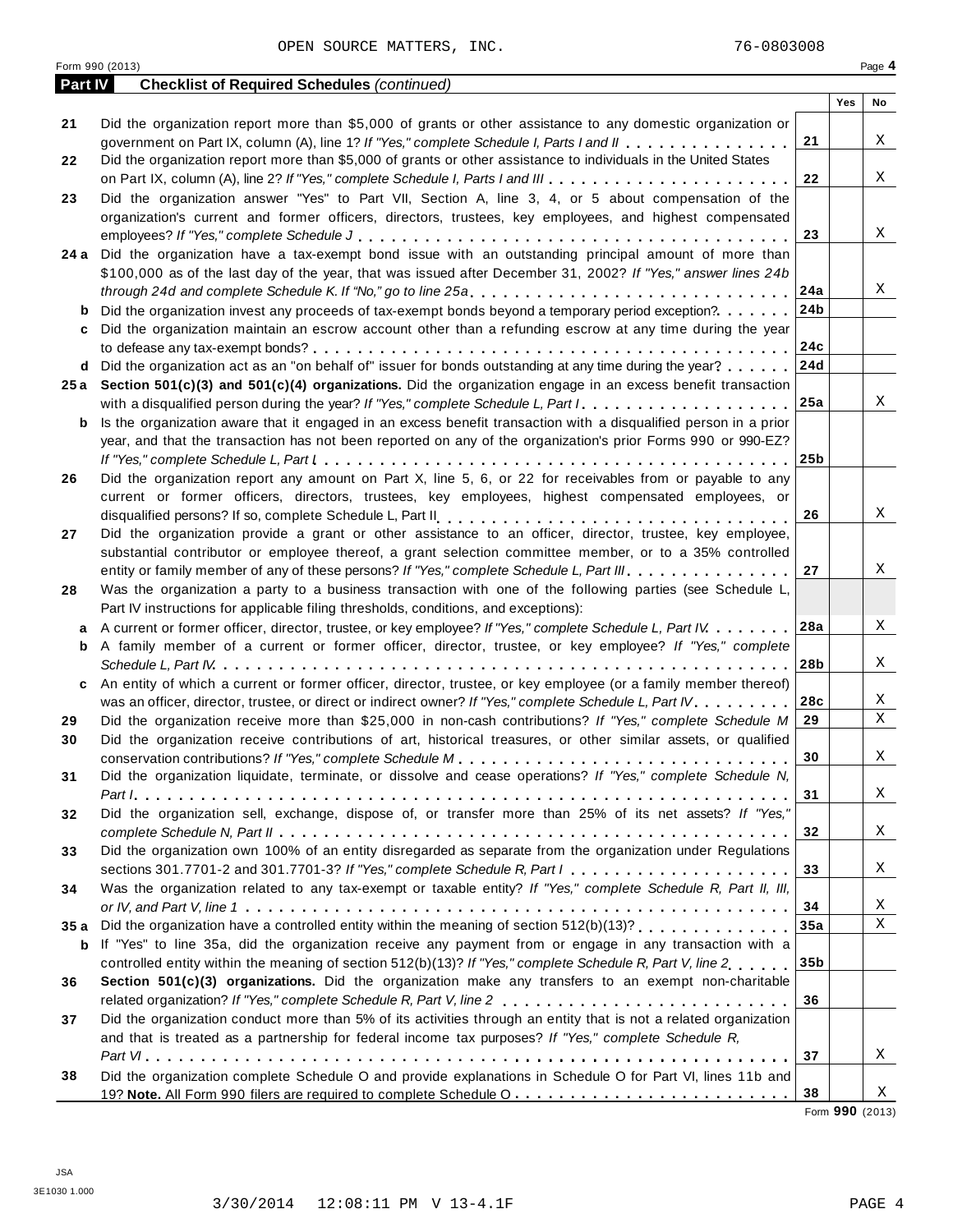|    | Check if Schedule O contains a response or note to any line in this Part V                                                                                                                                                            |                |             |    |
|----|---------------------------------------------------------------------------------------------------------------------------------------------------------------------------------------------------------------------------------------|----------------|-------------|----|
|    |                                                                                                                                                                                                                                       |                | Yes         | No |
|    | $\Omega$<br>$\Omega$                                                                                                                                                                                                                  |                |             |    |
|    | 1 <sub>b</sub><br><b>b</b> Enter the number of Forms W-2G included in line 1a. Enter -0- if not applicable $\ldots$ ,,,,,,                                                                                                            |                |             |    |
|    | c Did the organization comply with backup withholding rules for reportable payments to vendors and                                                                                                                                    |                |             |    |
|    | 2a Enter the number of employees reported on Form W-3, Transmittal of Wage and Tax                                                                                                                                                    | 1c             |             |    |
|    | 0l<br>Statements, filed for the calendar year ending with or within the year covered by this return<br>2a                                                                                                                             |                |             |    |
|    | <b>b</b> If at least one is reported on line 2a, did the organization file all required federal employment tax returns?                                                                                                               | 2b             |             |    |
|    | Note. If the sum of lines 1a and 2a is greater than 250, you may be required to e-file (see instructions)                                                                                                                             |                |             |    |
|    | 3a Did the organization have unrelated business gross income of \$1,000 or more during the year?                                                                                                                                      | 3a             | Χ           |    |
|    | <b>b</b> If "Yes," has it filed a Form 990-T for this year? If "No" to line 3b, provide an explanation in Schedule O                                                                                                                  | 3 <sub>b</sub> | $\mathbf X$ |    |
|    | 4a At any time during the calendar year, did the organization have an interest in, or a signature or other authority                                                                                                                  |                |             |    |
|    | over, a financial account in a foreign country (such as a bank account, securities account, or other financial                                                                                                                        |                |             |    |
|    |                                                                                                                                                                                                                                       | 4a             |             | X  |
|    |                                                                                                                                                                                                                                       |                |             |    |
|    | See instructions for filing requirements for Form TD F 90-22.1, Report of Foreign Bank and Financial Accounts.                                                                                                                        |                |             |    |
|    | 5a Was the organization a party to a prohibited tax shelter transaction at any time during the tax year?                                                                                                                              | 5a             |             |    |
|    | <b>b</b> Did any taxable party notify the organization that it was or is a party to a prohibited tax shelter transaction?                                                                                                             | 5b             |             | X  |
|    |                                                                                                                                                                                                                                       | 5c             |             |    |
|    | 6a Does the organization have annual gross receipts that are normally greater than \$100,000, and did the                                                                                                                             |                |             |    |
|    | organization solicit any contributions that were not tax deductible as charitable contributions?                                                                                                                                      | 6a             |             |    |
|    | <b>b</b> If "Yes," did the organization include with every solicitation an express statement that such contributions or                                                                                                               |                |             |    |
|    |                                                                                                                                                                                                                                       | 6b             |             |    |
| 7  | Organizations that may receive deductible contributions under section 170(c).                                                                                                                                                         |                |             |    |
|    | a Did the organization receive a payment in excess of \$75 made partly as a contribution and partly for goods                                                                                                                         |                |             |    |
|    |                                                                                                                                                                                                                                       | 7а             |             |    |
|    | <b>b</b> If "Yes," did the organization notify the donor of the value of the goods or services provided?                                                                                                                              | 7b             |             |    |
|    | c Did the organization sell, exchange, or otherwise dispose of tangible personal property for which it was                                                                                                                            |                |             |    |
|    |                                                                                                                                                                                                                                       | 7с             |             |    |
|    |                                                                                                                                                                                                                                       |                |             |    |
|    | e Did the organization receive any funds, directly or indirectly, to pay premiums on a personal benefit contract?                                                                                                                     | 7е             |             |    |
|    | Did the organization, during the year, pay premiums, directly or indirectly, on a personal benefit contract?                                                                                                                          | 7f             |             |    |
|    | g If the organization received a contribution of qualified intellectual property, did the organization file Form 8899 as required?                                                                                                    | 7g             |             |    |
|    | h If the organization received a contribution of cars, boats, airplanes, or other vehicles, did the organization file a Form 1098-C?                                                                                                  | 7h             |             |    |
|    | Sponsoring organizations maintaining donor advised funds and section 509(a)(3) supporting                                                                                                                                             |                |             |    |
|    | organizations. Did the supporting organization, or a donor advised fund maintained by a sponsoring                                                                                                                                    |                |             |    |
|    |                                                                                                                                                                                                                                       | 8              |             |    |
| 9  | Sponsoring organizations maintaining donor advised funds.                                                                                                                                                                             |                |             |    |
|    |                                                                                                                                                                                                                                       | 9a             |             |    |
|    | <b>b</b> Did the organization make a distribution to a donor, donor advisor, or related person?                                                                                                                                       | 9b             |             |    |
| 10 | Section 501(c)(7) organizations. Enter:                                                                                                                                                                                               |                |             |    |
|    | a Initiation fees and capital contributions included on Part VIII, line 12<br>10a                                                                                                                                                     |                |             |    |
|    | 10b<br><b>b</b> Gross receipts, included on Form 990, Part VIII, line 12, for public use of club facilities                                                                                                                           |                |             |    |
| 11 | Section 501(c)(12) organizations. Enter:                                                                                                                                                                                              |                |             |    |
|    | 11a<br>a Gross income from members or shareholders [1] [1] [1] Cross income from the shareholders [1] [1] [1] Cross income from the Superior Superior Superior Superior Superior Superior Superior Superior Superior Superior Superio |                |             |    |
|    | <b>b</b> Gross income from other sources (Do not net amounts due or paid to other sources                                                                                                                                             |                |             |    |
|    | 11b                                                                                                                                                                                                                                   | 12a            |             |    |
|    | 12a Section 4947(a)(1) non-exempt charitable trusts. Is the organization filing Form 990 in lieu of Form 1041?                                                                                                                        |                |             |    |
|    | <b>b</b> If "Yes," enter the amount of tax-exempt interest received or accrued during the year 12b                                                                                                                                    |                |             |    |
| 13 | Section 501(c)(29) qualified nonprofit health insurance issuers.<br>a Is the organization licensed to issue qualified health plans in more than one state?                                                                            | 13а            |             |    |
|    |                                                                                                                                                                                                                                       |                |             |    |
|    | Note. See the instructions for additional information the organization must report on Schedule O.                                                                                                                                     |                |             |    |
|    | <b>b</b> Enter the amount of reserves the organization is required to maintain by the states in which<br>the organization is licensed to issue qualified health plans entitled by example $\frac{13b}{13b}$                           |                |             |    |
|    |                                                                                                                                                                                                                                       |                |             |    |
|    | 14a Did the organization receive any payments for indoor tanning services during the tax year?                                                                                                                                        | 14a            |             |    |
|    |                                                                                                                                                                                                                                       |                |             |    |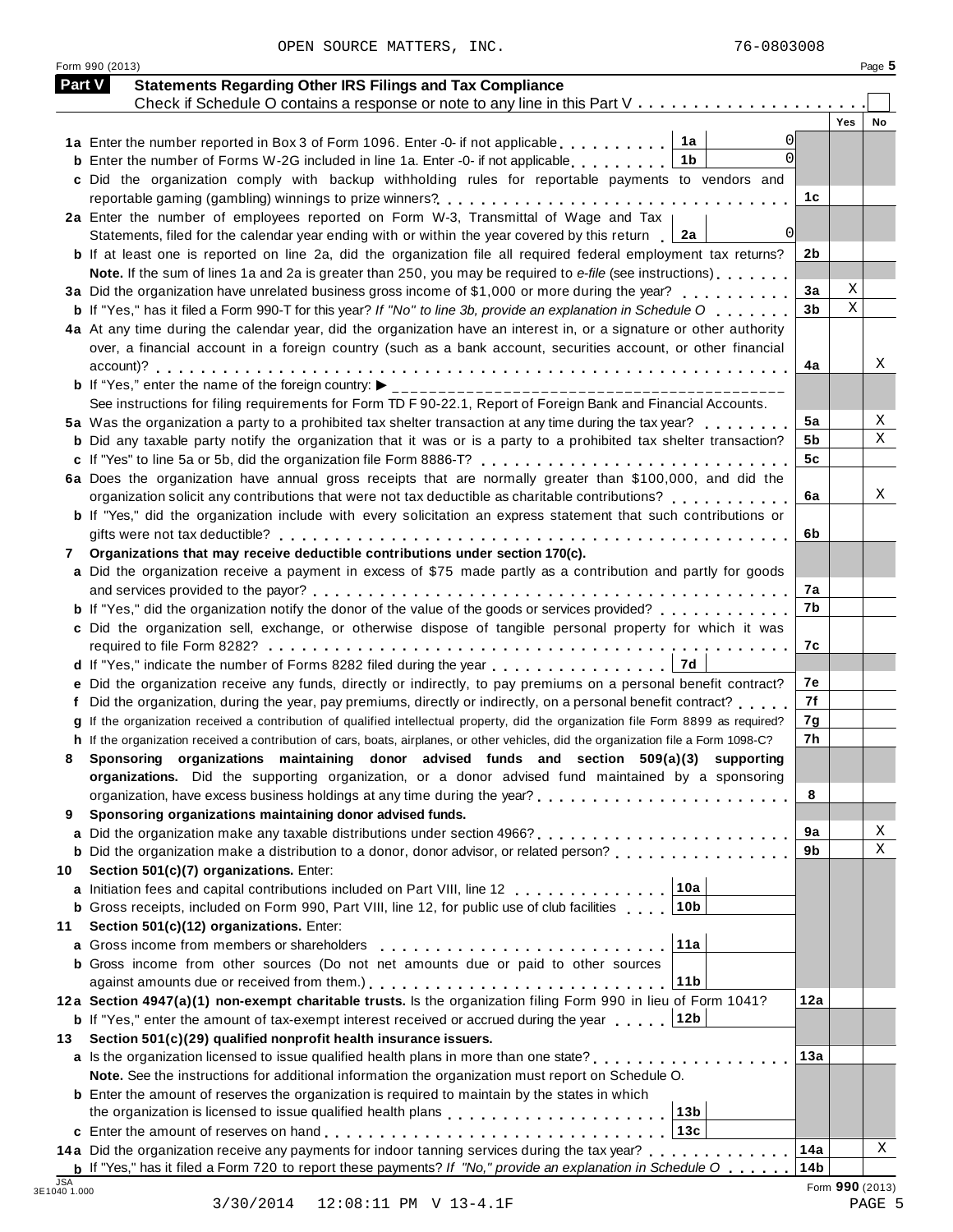|                | OPEN SOURCE MATTERS, INC.<br>Form 990 (2013)                                                                                                                                                                                            | 76-0803008      |     | Page 6       |
|----------------|-----------------------------------------------------------------------------------------------------------------------------------------------------------------------------------------------------------------------------------------|-----------------|-----|--------------|
| <b>Part VI</b> | Governance, Management, and Disclosure For each "Yes" response to lines 2 through 7b below, and for a "No"<br>response to line 8a, 8b, or 10b below, describe the circumstances, processes, or changes in Schedule O. See instructions. |                 |     |              |
|                |                                                                                                                                                                                                                                         |                 |     | $\mathbf{X}$ |
|                | <b>Section A. Governing Body and Management</b>                                                                                                                                                                                         |                 |     |              |
|                |                                                                                                                                                                                                                                         |                 | Yes | No           |
|                | 1a<br>1a Enter the number of voting members of the governing body at the end of the tax year                                                                                                                                            |                 |     |              |
|                | If there are material differences in voting rights among members of the governing body, or if the governing                                                                                                                             |                 |     |              |
|                | body delegated broad authority to an executive committee or similar committee, explain in Schedule O.                                                                                                                                   |                 |     |              |
| b              | 1b<br>Enter the number of voting members included in line 1a, above, who are independent                                                                                                                                                |                 |     |              |
| 2              | Did any officer, director, trustee, or key employee have a family relationship or a business relationship with                                                                                                                          |                 |     |              |
|                |                                                                                                                                                                                                                                         | 2               |     | Χ            |
| 3              | Did the organization delegate control over management duties customarily performed by or under the direct                                                                                                                               |                 |     |              |
|                | supervision of officers, directors, or trustees, or key employees to a management company or other person?                                                                                                                              | 3               |     | Χ            |
| 4              | Did the organization make any significant changes to its governing documents since the prior Form 990 was filed?                                                                                                                        | 4               |     | $\rm X$      |
| 5              | Did the organization become aware during the year of a significant diversion of the organization's assets?                                                                                                                              | 5               |     | $\mathbf X$  |
| 6              |                                                                                                                                                                                                                                         | 6               |     | $\mathbf X$  |
| 7a             | Did the organization have members, stockholders, or other persons who had the power to elect or appoint                                                                                                                                 |                 |     |              |
|                |                                                                                                                                                                                                                                         | 7a              |     | Χ            |
| b              | Are any governance decisions of the organization reserved to (or subject to approval by) members,                                                                                                                                       |                 |     |              |
|                |                                                                                                                                                                                                                                         | 7b              |     | Χ            |
| 8              | Did the organization contemporaneously document the meetings held or written actions undertaken during                                                                                                                                  |                 |     |              |
|                | the year by the following:                                                                                                                                                                                                              |                 |     |              |
| a              |                                                                                                                                                                                                                                         | 8a              |     | Χ            |
| b              |                                                                                                                                                                                                                                         | 8b              |     | $\mathbf X$  |
| 9              | Is there any officer, director, trustee, or key employee listed in Part VII, Section A, who cannot be reached at                                                                                                                        |                 |     |              |
|                | the organization's mailing address? If "Yes," provide the names and addresses in Schedule O                                                                                                                                             | 9               |     | Χ            |
|                | Section B. Policies (This Section B requests information about policies not required by the Internal Revenue Code.)                                                                                                                     |                 |     |              |
|                |                                                                                                                                                                                                                                         |                 | Yes | No           |
|                | 10a Did the organization have local chapters, branches, or affiliates?                                                                                                                                                                  | 10a             |     | Χ            |
| b              | If "Yes," did the organization have written policies and procedures governing the activities of such chapters,                                                                                                                          |                 |     |              |
|                | affiliates, and branches to ensure their operations are consistent with the organization's exempt purposes?                                                                                                                             | 10 <sub>b</sub> |     |              |
|                | 11a Has the organization provided a complete copy of this Form 990 to all members of its governing body before filing the form?                                                                                                         | 11a             |     | Χ            |
| b              | Describe in Schedule O the process, if any, used by the organization to review this Form 990.                                                                                                                                           |                 |     |              |
| 12a            | Did the organization have a written conflict of interest policy? If "No," go to line 13                                                                                                                                                 | 12a             |     | Χ            |
| b              | Were officers, directors, or trustees, and key employees required to disclose annually interests that could give                                                                                                                        |                 |     |              |
|                |                                                                                                                                                                                                                                         | 12 <sub>b</sub> |     |              |
| c              | Did the organization regularly and consistently monitor and enforce compliance with the policy? If "Yes,"                                                                                                                               |                 |     |              |
|                |                                                                                                                                                                                                                                         | 12c             |     |              |
| 13             | Did the organization have a written whistleblower policy?                                                                                                                                                                               | 13              |     | Χ            |
| 14             | Did the organization have a written document retention and destruction policy?                                                                                                                                                          | 14              |     | $\mathbf X$  |
| 15             | Did the process for determining compensation of the following persons include a review and approval by                                                                                                                                  |                 |     |              |
|                | independent persons, comparability data, and contemporaneous substantiation of the deliberation and decision?                                                                                                                           |                 |     |              |
| a              |                                                                                                                                                                                                                                         | 15a             |     |              |
| b              |                                                                                                                                                                                                                                         | 15 <sub>b</sub> |     |              |
|                | If "Yes" to line 15a or 15b, describe the process in Schedule O (see instructions).                                                                                                                                                     |                 |     |              |
|                | Did the organization invest in, contribute assets to, or participate in a joint venture or similar arrangement                                                                                                                          |                 |     |              |
| 16a            |                                                                                                                                                                                                                                         | 16a             |     | Χ            |
|                |                                                                                                                                                                                                                                         |                 |     |              |
| b              | If "Yes," did the organization follow a written policy or procedure requiring the organization to evaluate its<br>participation in joint venture arrangements under applicable federal tax law, and take steps to safeguard the         |                 |     |              |
|                | organization's exempt status with respect to such arrangements?                                                                                                                                                                         |                 |     |              |
|                | <b>Section C. Disclosure</b>                                                                                                                                                                                                            | 16 <sub>b</sub> |     |              |
|                |                                                                                                                                                                                                                                         |                 |     |              |
| 17             |                                                                                                                                                                                                                                         |                 |     |              |
| 18             | Section 6104 requires an organization to make its Forms 1023 (or 1024 if applicable), 990, and 990-T (Section 501(c)(3)s only)                                                                                                          |                 |     |              |
|                | available for public inspection. Indicate how you made these available. Check all that apply.<br>Another's website                                                                                                                      |                 |     |              |
|                | Own website<br>Upon request<br>Other (explain in Schedule O)                                                                                                                                                                            |                 |     |              |
| 19             | Describe in Schedule O whether (and if so, how) the organization made its governing documents, conflict of interest policy, and                                                                                                         |                 |     |              |
|                | financial statements available to the public during the tax year.                                                                                                                                                                       |                 |     |              |
| 20             | State the name, physical address, and telephone number of the person who possesses the books and records of the                                                                                                                         |                 |     |              |

| - 20 |                                                                                   |  | State the name, physical address, and telephone number of the person who possesses the books and records of the |                 |
|------|-----------------------------------------------------------------------------------|--|-----------------------------------------------------------------------------------------------------------------|-----------------|
|      | <b>Organization:</b> PPIPIA COHEN HLATKY LLC 195 KOSCIUSZKO ST BROOKLYN, NY 11216 |  | $347 - 425 - 9397$                                                                                              |                 |
| JSA  |                                                                                   |  |                                                                                                                 | Form 990 (2013) |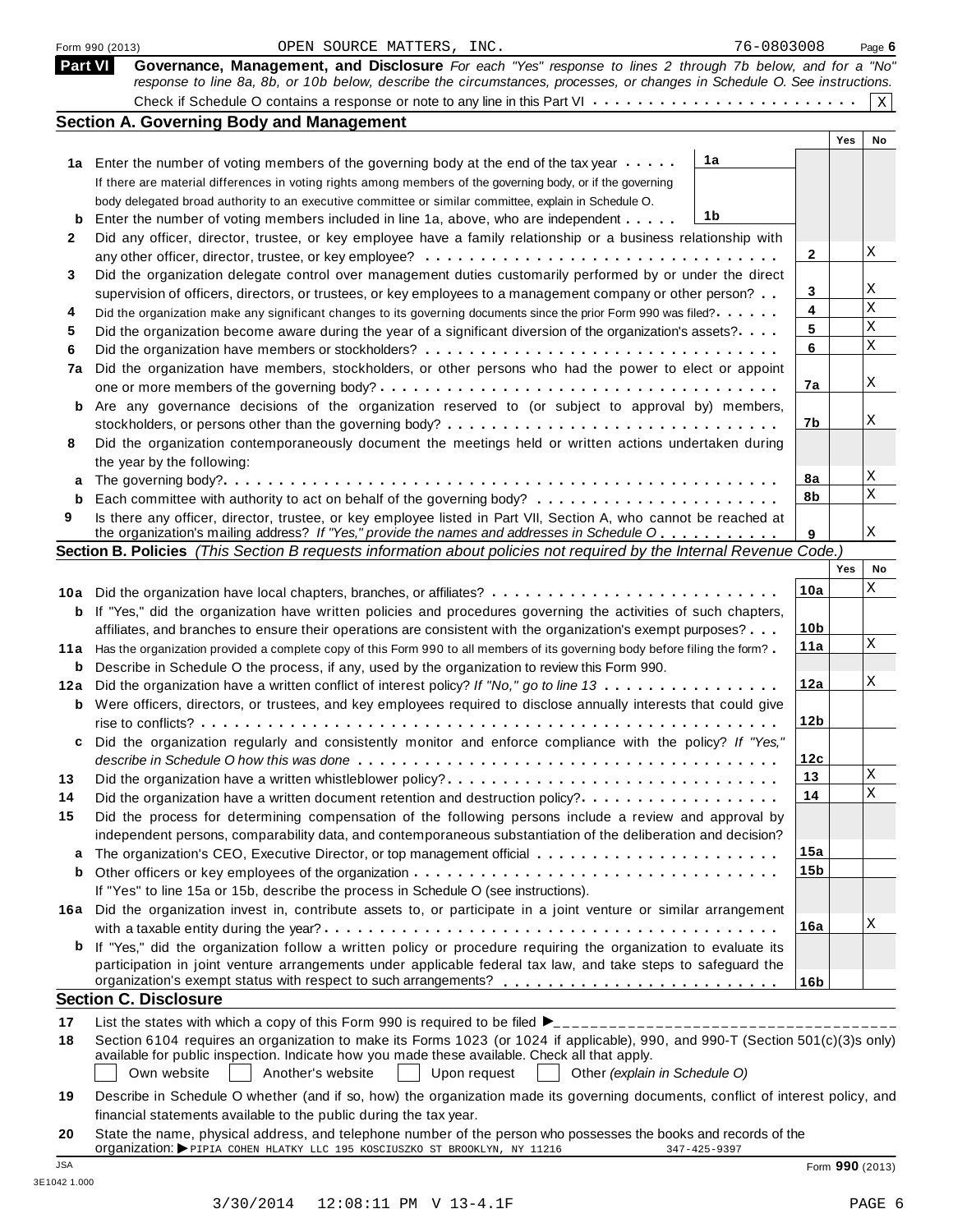| <b>Part VII</b>   | Compensation of Officers, Directors, Trustees, Key Employees, Highest Compensated Employees, and<br><b>Independent Contractors</b> |
|-------------------|------------------------------------------------------------------------------------------------------------------------------------|
|                   | Check if Schedule O contains a response or note to any line in this Part VII $\dots\dots\dots\dots\dots\dots\dots\dots\dots$       |
| <b>Section A.</b> | Officers, Directors, Trustees, Key Employees, and Highest Compensated Employees                                                    |

**1a** Complete this table for all persons required to be listed. Report compensation for the calendar year ending with or within the organization's tax year.

anization's lax year.<br>● List all of the organization's **current** officers, directors, trustees (whether individuals or organizations), regardless of amount of<br>nnensation Enter -0- in columns (D) (E) and (E) if no compensa compensation. Enter -0- in columns (D), (E), and (F) if no compensation was paid.

• List all of the organization's **current** key employees, if any. See instructions for definition of "key employee."<br>● List the experientials five expect highest expressed explores (other than an efficer director of

**Example in the organization's current** key employees, if any. See instructions for definition of key employee.<br>• List the organization's five **current** highest compensated employees (other than an officer, director, trust who received reportable compensation (Box 5 of Form W-2 and/or Box 7 of Form 1099-MISC) of more than \$100,000 from the

organization and any related organizations.<br>• List all of the organization's **former** officers, key employees, and highest compensated employees who received more than<br>\$1.00.000 of reportable componention from the erganiza \$100,000 of reportable compensation from the organization and any related organizations.

% List all of the organization's **former directors or trustees** that received, in the capacity as a former director or trustee of the organization, more than \$10,000 of reportable compensation from the organization and any related organizations.

List persons in the following order: individual trustees or directors; institutional trustees; officers; key employees; highest compensated employees; and former such persons.

Check this box if neither the organization nor any related organization compensated any current officer, director, or trustee. X

|                                  |                             | (C)                                                              |                       |         |              |                                 |       |                 |                          |                             |
|----------------------------------|-----------------------------|------------------------------------------------------------------|-----------------------|---------|--------------|---------------------------------|-------|-----------------|--------------------------|-----------------------------|
| (A)                              | (B)                         | Position                                                         |                       |         |              |                                 | (D)   | (E)             | (F)                      |                             |
| Name and Title                   | Average                     | (do not check more than one                                      |                       |         |              |                                 |       | Reportable      | Reportable               | Estimated                   |
|                                  | hours per                   | box, unless person is both an<br>officer and a director/trustee) |                       |         |              |                                 |       | compensation    | compensation from        | amount of<br>other          |
|                                  | Week (list any<br>hours for |                                                                  |                       |         |              |                                 |       | from<br>the     | related<br>organizations | compensation                |
|                                  | related                     |                                                                  |                       | Officer | Key employee |                                 | Fomer | organization    | (W-2/1099-MISC)          | from the                    |
|                                  | organizations               |                                                                  |                       |         |              |                                 |       | (W-2/1099-MISC) |                          | organization<br>and related |
|                                  | below dotted                |                                                                  |                       |         |              |                                 |       |                 |                          | organizations               |
|                                  | line)                       | Individual trustee<br>or director                                | Institutional trustee |         |              |                                 |       |                 |                          |                             |
|                                  |                             |                                                                  |                       |         |              | Highest compensated<br>employee |       |                 |                          |                             |
|                                  |                             |                                                                  |                       |         |              |                                 |       |                 |                          |                             |
|                                  |                             |                                                                  |                       |         |              |                                 |       |                 |                          |                             |
|                                  |                             |                                                                  |                       |         |              |                                 |       |                 |                          |                             |
|                                  |                             |                                                                  |                       |         |              |                                 |       |                 |                          |                             |
|                                  |                             |                                                                  |                       |         |              |                                 |       |                 |                          |                             |
|                                  |                             |                                                                  |                       |         |              |                                 |       |                 |                          |                             |
|                                  |                             |                                                                  |                       |         |              |                                 |       |                 |                          |                             |
|                                  |                             |                                                                  |                       |         |              |                                 |       |                 |                          |                             |
|                                  |                             |                                                                  |                       |         |              |                                 |       |                 |                          |                             |
|                                  |                             |                                                                  |                       |         |              |                                 |       |                 |                          |                             |
|                                  |                             |                                                                  |                       |         |              |                                 |       |                 |                          |                             |
|                                  | بالبابيات بالباري           |                                                                  |                       |         |              |                                 |       |                 |                          |                             |
|                                  |                             |                                                                  |                       |         |              |                                 |       |                 |                          |                             |
|                                  |                             |                                                                  |                       |         |              |                                 |       |                 |                          |                             |
|                                  |                             |                                                                  |                       |         |              |                                 |       |                 |                          |                             |
|                                  |                             |                                                                  |                       |         |              |                                 |       |                 |                          |                             |
|                                  |                             |                                                                  |                       |         |              |                                 |       |                 |                          |                             |
|                                  |                             |                                                                  |                       |         |              |                                 |       |                 |                          |                             |
|                                  |                             |                                                                  |                       |         |              |                                 |       |                 |                          |                             |
| (10)____________________________ |                             |                                                                  |                       |         |              |                                 |       |                 |                          |                             |
|                                  |                             |                                                                  |                       |         |              |                                 |       |                 |                          |                             |
|                                  | كالمالي كالمسابق            |                                                                  |                       |         |              |                                 |       |                 |                          |                             |
|                                  | كالمستمسات                  |                                                                  |                       |         |              |                                 |       |                 |                          |                             |
|                                  |                             |                                                                  |                       |         |              |                                 |       |                 |                          |                             |
|                                  |                             |                                                                  |                       |         |              |                                 |       |                 |                          |                             |
|                                  |                             |                                                                  |                       |         |              |                                 |       |                 |                          |                             |
|                                  |                             |                                                                  |                       |         |              |                                 |       |                 |                          |                             |
|                                  |                             |                                                                  |                       |         |              |                                 |       |                 |                          |                             |

3E1041 1.000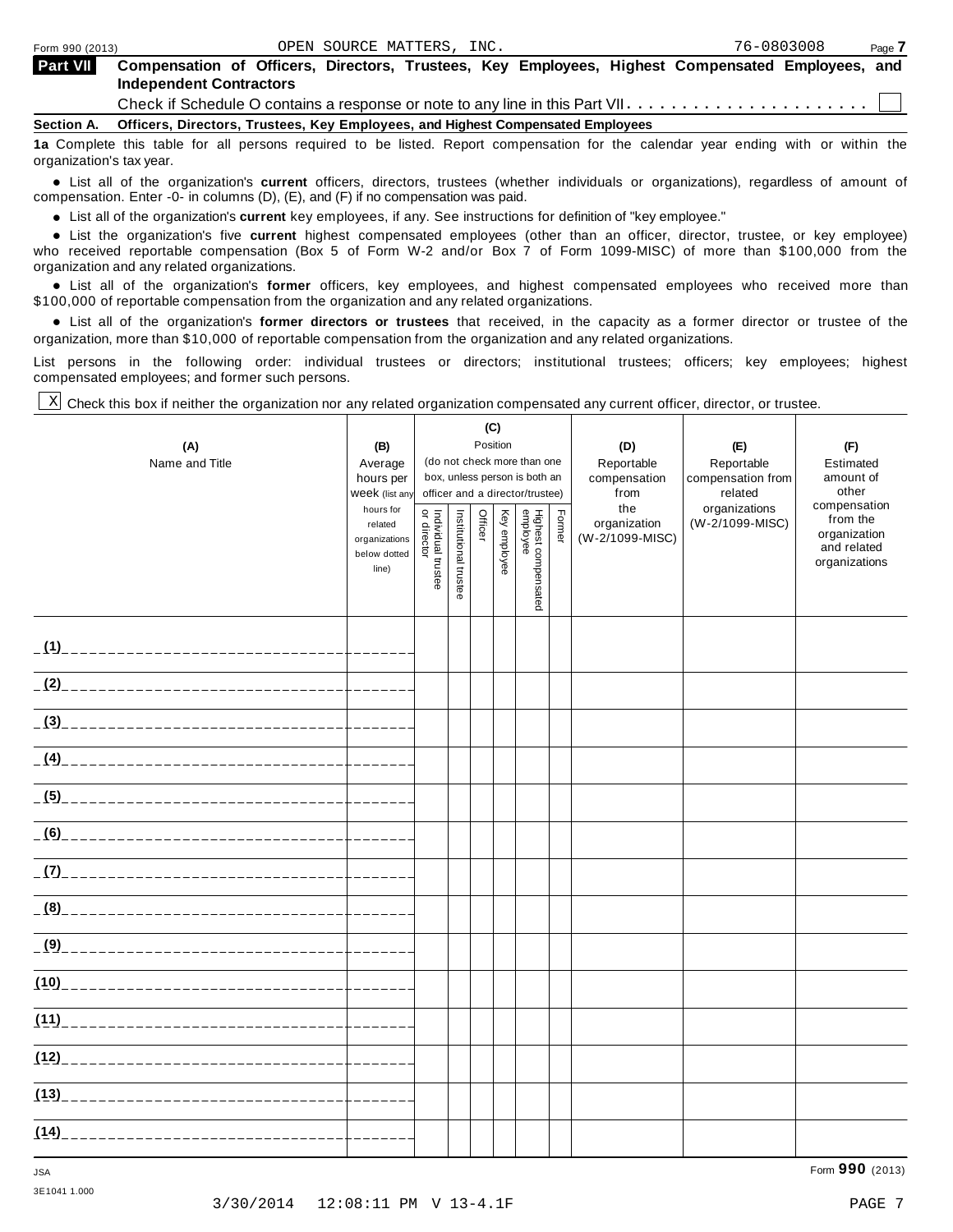| Form 990 (2013)                                                                                                                                                                                                           |                               |                                |                       |          |              |                                 |        |                                |                              |   | Page 8                      |
|---------------------------------------------------------------------------------------------------------------------------------------------------------------------------------------------------------------------------|-------------------------------|--------------------------------|-----------------------|----------|--------------|---------------------------------|--------|--------------------------------|------------------------------|---|-----------------------------|
| <b>Part VII</b><br>Section A. Officers, Directors, Trustees, Key Employees, and Highest Compensated Employees (continued)                                                                                                 |                               |                                |                       |          |              |                                 |        |                                |                              |   |                             |
| (A)                                                                                                                                                                                                                       | (B)                           |                                |                       | (C)      |              |                                 |        | (D)                            | (E)                          |   | (F)                         |
| Name and title                                                                                                                                                                                                            | Average                       |                                |                       | Position |              | (do not check more than one     |        | Reportable                     | Reportable                   |   | Estimated<br>amount of      |
|                                                                                                                                                                                                                           | hours per<br>week (list any   |                                |                       |          |              | box, unless person is both an   |        | compensation<br>from           | compensation from<br>related |   | other                       |
|                                                                                                                                                                                                                           | hours for                     |                                |                       |          |              | officer and a director/trustee) |        | the                            | organizations                |   | compensation                |
|                                                                                                                                                                                                                           | related                       | ă                              |                       | Officer  |              | Highest compensated<br>employee | Former | organization                   | (W-2/1099-MISC)              |   | from the                    |
|                                                                                                                                                                                                                           | organizations<br>below dotted | Individual trustee<br>director | Institutional trustee |          | Key employee |                                 |        | (W-2/1099-MISC)                |                              |   | organization<br>and related |
|                                                                                                                                                                                                                           | line)                         |                                |                       |          |              |                                 |        |                                |                              |   | organizations               |
|                                                                                                                                                                                                                           |                               |                                |                       |          |              |                                 |        |                                |                              |   |                             |
|                                                                                                                                                                                                                           |                               |                                |                       |          |              |                                 |        |                                |                              |   |                             |
|                                                                                                                                                                                                                           |                               |                                |                       |          |              |                                 |        |                                |                              |   |                             |
|                                                                                                                                                                                                                           |                               |                                |                       |          |              |                                 |        |                                |                              |   |                             |
|                                                                                                                                                                                                                           |                               |                                |                       |          |              |                                 |        |                                |                              |   |                             |
|                                                                                                                                                                                                                           |                               |                                |                       |          |              |                                 |        |                                |                              |   |                             |
|                                                                                                                                                                                                                           |                               |                                |                       |          |              |                                 |        |                                |                              |   |                             |
|                                                                                                                                                                                                                           |                               |                                |                       |          |              |                                 |        |                                |                              |   |                             |
|                                                                                                                                                                                                                           |                               |                                |                       |          |              |                                 |        |                                |                              |   |                             |
|                                                                                                                                                                                                                           |                               |                                |                       |          |              |                                 |        |                                |                              |   |                             |
|                                                                                                                                                                                                                           |                               |                                |                       |          |              |                                 |        |                                |                              |   |                             |
|                                                                                                                                                                                                                           |                               |                                |                       |          |              |                                 |        |                                |                              |   |                             |
|                                                                                                                                                                                                                           |                               |                                |                       |          |              |                                 |        |                                |                              |   |                             |
|                                                                                                                                                                                                                           |                               |                                |                       |          |              |                                 |        |                                |                              |   |                             |
|                                                                                                                                                                                                                           |                               |                                |                       |          |              |                                 |        |                                |                              |   |                             |
|                                                                                                                                                                                                                           |                               |                                |                       |          |              |                                 |        |                                |                              |   |                             |
|                                                                                                                                                                                                                           |                               |                                |                       |          |              |                                 |        |                                |                              |   |                             |
|                                                                                                                                                                                                                           |                               |                                |                       |          |              |                                 |        |                                |                              |   |                             |
|                                                                                                                                                                                                                           |                               |                                |                       |          |              |                                 |        |                                |                              |   |                             |
|                                                                                                                                                                                                                           |                               |                                |                       |          |              |                                 |        |                                |                              |   |                             |
|                                                                                                                                                                                                                           |                               |                                |                       |          |              |                                 |        |                                |                              |   |                             |
|                                                                                                                                                                                                                           |                               |                                |                       |          |              |                                 |        |                                |                              |   |                             |
|                                                                                                                                                                                                                           |                               |                                |                       |          |              |                                 |        |                                |                              |   |                             |
|                                                                                                                                                                                                                           |                               |                                |                       |          |              |                                 |        |                                |                              |   |                             |
|                                                                                                                                                                                                                           |                               |                                |                       |          |              |                                 |        |                                |                              |   |                             |
| 1b Sub-total<br>de la característica de la característica                                                                                                                                                                 |                               |                                |                       |          |              |                                 |        | 0                              |                              | 0 | 0                           |
| c Total from continuation sheets to Part VII, Section A                                                                                                                                                                   |                               |                                |                       |          |              |                                 |        | 0                              |                              | 0 | 0                           |
| d Total (add lines 1b and 1c)                                                                                                                                                                                             |                               |                                |                       |          |              |                                 |        | 0                              |                              | 0 | $\Omega$                    |
| 2 Total number of individuals (including but not limited to those listed above) who received more than \$100,000 of                                                                                                       |                               |                                |                       |          |              |                                 |        |                                |                              |   |                             |
| reportable compensation from the organization ▶                                                                                                                                                                           |                               | 0                              |                       |          |              |                                 |        |                                |                              |   |                             |
|                                                                                                                                                                                                                           |                               |                                |                       |          |              |                                 |        |                                |                              |   | Yes<br>No                   |
| Did the organization list any former officer, director, or trustee, key employee, or highest compensated<br>3                                                                                                             |                               |                                |                       |          |              |                                 |        |                                |                              |   |                             |
| employee on line 1a? If "Yes," complete Schedule J for such individual                                                                                                                                                    |                               |                                |                       |          |              |                                 |        |                                |                              |   | Χ<br>3                      |
|                                                                                                                                                                                                                           |                               |                                |                       |          |              |                                 |        |                                |                              |   |                             |
| For any individual listed on line 1a, is the sum of reportable compensation and other compensation from the<br>4<br>organization and related organizations greater than \$150,000? If "Yes," complete Schedule J for such |                               |                                |                       |          |              |                                 |        |                                |                              |   |                             |
|                                                                                                                                                                                                                           |                               |                                |                       |          |              |                                 |        |                                |                              |   | Χ<br>4                      |
| Did any person listed on line 1a receive or accrue compensation from any unrelated organization or individual<br>5                                                                                                        |                               |                                |                       |          |              |                                 |        |                                |                              |   |                             |
| for services rendered to the organization? If "Yes," complete Schedule J for such person                                                                                                                                  |                               |                                |                       |          |              |                                 |        |                                |                              |   | Χ<br>5                      |
| <b>Section B. Independent Contractors</b>                                                                                                                                                                                 |                               |                                |                       |          |              |                                 |        |                                |                              |   |                             |
| Complete this table for your five highest compensated independent contractors that received more than \$100,000 of<br>1                                                                                                   |                               |                                |                       |          |              |                                 |        |                                |                              |   |                             |
| compensation from the organization. Report compensation for the calendar year ending with or within the organization's tax                                                                                                |                               |                                |                       |          |              |                                 |        |                                |                              |   |                             |
| year.                                                                                                                                                                                                                     |                               |                                |                       |          |              |                                 |        |                                |                              |   |                             |
|                                                                                                                                                                                                                           |                               |                                |                       |          |              |                                 |        |                                |                              |   |                             |
| (A)<br>Name and business address                                                                                                                                                                                          |                               |                                |                       |          |              |                                 |        | (B)<br>Description of services |                              |   | (C)<br>Compensation         |
|                                                                                                                                                                                                                           |                               |                                |                       |          |              |                                 |        |                                |                              |   |                             |
|                                                                                                                                                                                                                           |                               |                                |                       |          |              |                                 |        |                                |                              |   |                             |
|                                                                                                                                                                                                                           |                               |                                |                       |          |              |                                 |        |                                |                              |   |                             |
|                                                                                                                                                                                                                           |                               |                                |                       |          |              |                                 |        |                                |                              |   |                             |

**2** Total number of independent contractors (including but not limited to those listed above) who received more than \$100,000 in compensation from the organization  $\triangleright$ <br>3E1055 1.000 0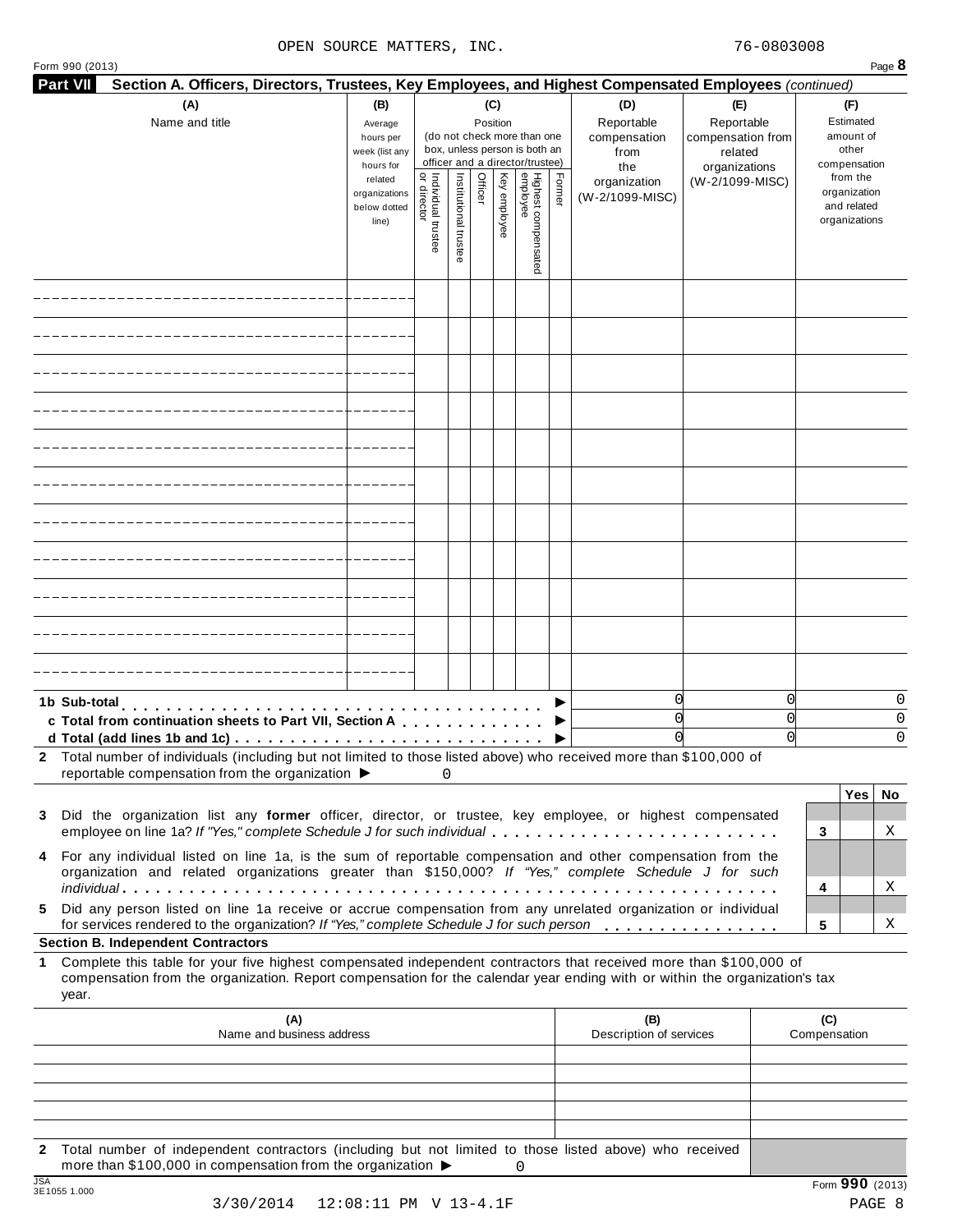|                                                                  | Part VIII                        | <b>Statement of Revenue</b>                                                                                                                                                                                                                                                                                                                                                                                                                                                                                                                                                                                 |                            |                                 |                                                    |                                         |                                                                  |
|------------------------------------------------------------------|----------------------------------|-------------------------------------------------------------------------------------------------------------------------------------------------------------------------------------------------------------------------------------------------------------------------------------------------------------------------------------------------------------------------------------------------------------------------------------------------------------------------------------------------------------------------------------------------------------------------------------------------------------|----------------------------|---------------------------------|----------------------------------------------------|-----------------------------------------|------------------------------------------------------------------|
|                                                                  |                                  |                                                                                                                                                                                                                                                                                                                                                                                                                                                                                                                                                                                                             |                            | (A)<br>Total revenue            | (B)<br>Related or<br>exempt<br>function<br>revenue | (C)<br>Unrelated<br>business<br>revenue | (D)<br>Revenue<br>excluded from tax<br>under sections<br>512-514 |
| <b>Contributions, Gifts, Grants</b><br>and Other Similar Amounts | 1a<br>b<br>c<br>d<br>е<br>f<br>g | 1a<br>Federated campaigns <b>Federated</b><br>1 b<br>Membership dues <b>All Accords</b> Membership dues<br>1c<br>Fundraising events <b>Fundraising</b><br>1 <sub>d</sub><br>Related organizations <b>and the set of the set of the set of the set of the set of the set of the set of the set of the set of the set of the set of the set of the set of the set of the set of the set of the set of the set </b><br>1е<br>Government grants (contributions)<br>All other contributions, gifts, grants,<br>1f<br>and similar amounts not included above<br>Noncash contributions included in lines 1a-1f: \$ |                            |                                 |                                                    |                                         |                                                                  |
|                                                                  | h                                |                                                                                                                                                                                                                                                                                                                                                                                                                                                                                                                                                                                                             | <b>Business Code</b>       | $\mathbf 0$                     |                                                    |                                         |                                                                  |
| Program Service Revenue                                          | 2a<br>$\mathbf b$<br>c           | PUBLISHING ROYALTIES<br>ADVERTISING INCOME<br>SPONSORSHIP                                                                                                                                                                                                                                                                                                                                                                                                                                                                                                                                                   | 511130<br>541800<br>541610 | 23,728.<br>201,769.<br>198,469. | 23,728<br>198,469.                                 | 201,769.                                |                                                                  |
|                                                                  | d                                | CONFERENCE REGISTRATION                                                                                                                                                                                                                                                                                                                                                                                                                                                                                                                                                                                     | 541610                     | 121,085.                        | 121,085.                                           |                                         |                                                                  |
|                                                                  | е                                | INDIVIDUAL DONORS                                                                                                                                                                                                                                                                                                                                                                                                                                                                                                                                                                                           | 541610                     | 1,089<br>162,260.               | 1,089                                              |                                         |                                                                  |
|                                                                  | f<br>g                           | All other program service revenue                                                                                                                                                                                                                                                                                                                                                                                                                                                                                                                                                                           |                            | 708,400.                        | 162,260.                                           |                                         |                                                                  |
|                                                                  | 3<br>4                           | Investment income (including dividends, interest, and<br>other similar amounts) ATTACHMENT 2<br>Income from investment of tax-exempt bond proceeds                                                                                                                                                                                                                                                                                                                                                                                                                                                          |                            | 687.<br>$\mathbf 0$             |                                                    | 687.                                    |                                                                  |
|                                                                  | 5                                | Royalties <b>Example 2</b> and the set of the set of the set of the set of the set of the set of the set of the set of the set of the set of the set of the set of the set of the set of the set of the set of the set of the set o<br>(i) Real                                                                                                                                                                                                                                                                                                                                                             | (ii) Personal              | $\mathbf 0$                     |                                                    |                                         |                                                                  |
|                                                                  | 6a<br>b<br>c                     | Gross rents <b>Container and Container</b><br>Less: rental expenses<br>Rental income or (loss)                                                                                                                                                                                                                                                                                                                                                                                                                                                                                                              |                            |                                 |                                                    |                                         |                                                                  |
|                                                                  | d<br>7а                          | Net rental income or (loss) ▶<br>(i) Securities<br>Gross amount from sales of                                                                                                                                                                                                                                                                                                                                                                                                                                                                                                                               | (ii) Other                 | $\mathbf 0$                     |                                                    |                                         |                                                                  |
|                                                                  | b                                | assets other than inventory<br>Less: cost or other basis                                                                                                                                                                                                                                                                                                                                                                                                                                                                                                                                                    |                            |                                 |                                                    |                                         |                                                                  |
|                                                                  | c<br>d                           | and sales expenses<br>Gain or (loss)<br>Net gain or (loss) $\ldots$ $\ldots$ $\ldots$ $\ldots$ $\ldots$ $\ldots$ $\blacktriangleright$                                                                                                                                                                                                                                                                                                                                                                                                                                                                      |                            | $\mathbf 0$                     |                                                    |                                         |                                                                  |
| Other Revenue                                                    | 8а                               | Gross income from fundraising<br>events (not including \$<br>of contributions reported on line 1c).<br>See Part IV, line 18 a                                                                                                                                                                                                                                                                                                                                                                                                                                                                               |                            |                                 |                                                    |                                         |                                                                  |
|                                                                  | b                                | Less: direct expenses b                                                                                                                                                                                                                                                                                                                                                                                                                                                                                                                                                                                     |                            |                                 |                                                    |                                         |                                                                  |
|                                                                  | с                                | Net income or (loss) from fundraising events <b></b> ▶<br>9a Gross income from gaming activities.<br>See Part IV, line 19 a                                                                                                                                                                                                                                                                                                                                                                                                                                                                                 |                            | $\Omega$                        |                                                    |                                         |                                                                  |
|                                                                  | b                                | Less: direct expenses b                                                                                                                                                                                                                                                                                                                                                                                                                                                                                                                                                                                     |                            |                                 |                                                    |                                         |                                                                  |
|                                                                  | c<br>10a                         | Net income or (loss) from gaming activities <u></u><br>Gross sales of inventory, less<br>returns and allowances a                                                                                                                                                                                                                                                                                                                                                                                                                                                                                           | <u> 1999 - Jan Jawa</u>    | $\Omega$                        |                                                    |                                         |                                                                  |
|                                                                  | b                                | Net income or (loss) from sales of inventory <b>example to all example to all example to all example to all example to all example to all example to all example to all example to all example to all example to all example to</b>                                                                                                                                                                                                                                                                                                                                                                         |                            | $\Omega$                        |                                                    |                                         |                                                                  |
|                                                                  |                                  | Miscellaneous Revenue                                                                                                                                                                                                                                                                                                                                                                                                                                                                                                                                                                                       | <b>Business Code</b>       |                                 |                                                    |                                         |                                                                  |
|                                                                  | 11a                              | CURRENCY GAIN<br><u> 1989 - John Stein, Amerikaansk politiker (</u>                                                                                                                                                                                                                                                                                                                                                                                                                                                                                                                                         |                            |                                 |                                                    |                                         |                                                                  |
|                                                                  | b                                | the control of the control of the control of the control of the control of the control of                                                                                                                                                                                                                                                                                                                                                                                                                                                                                                                   |                            |                                 |                                                    |                                         |                                                                  |
|                                                                  | c<br>d                           | <u> 1989 - Johann Stein, mars an deus Amerikaansk kommunister (</u><br>All other revenue entitled and the control of the control of the control of the control of the control of the control of the control of the control of the control of the control of the control of the control of the control                                                                                                                                                                                                                                                                                                       |                            |                                 |                                                    |                                         |                                                                  |
|                                                                  | е                                |                                                                                                                                                                                                                                                                                                                                                                                                                                                                                                                                                                                                             |                            | $\mathbf 0$                     |                                                    |                                         |                                                                  |
|                                                                  | 12                               |                                                                                                                                                                                                                                                                                                                                                                                                                                                                                                                                                                                                             |                            | 709,087.                        | 506,631.                                           | 202,456.                                |                                                                  |

3E1051 1.000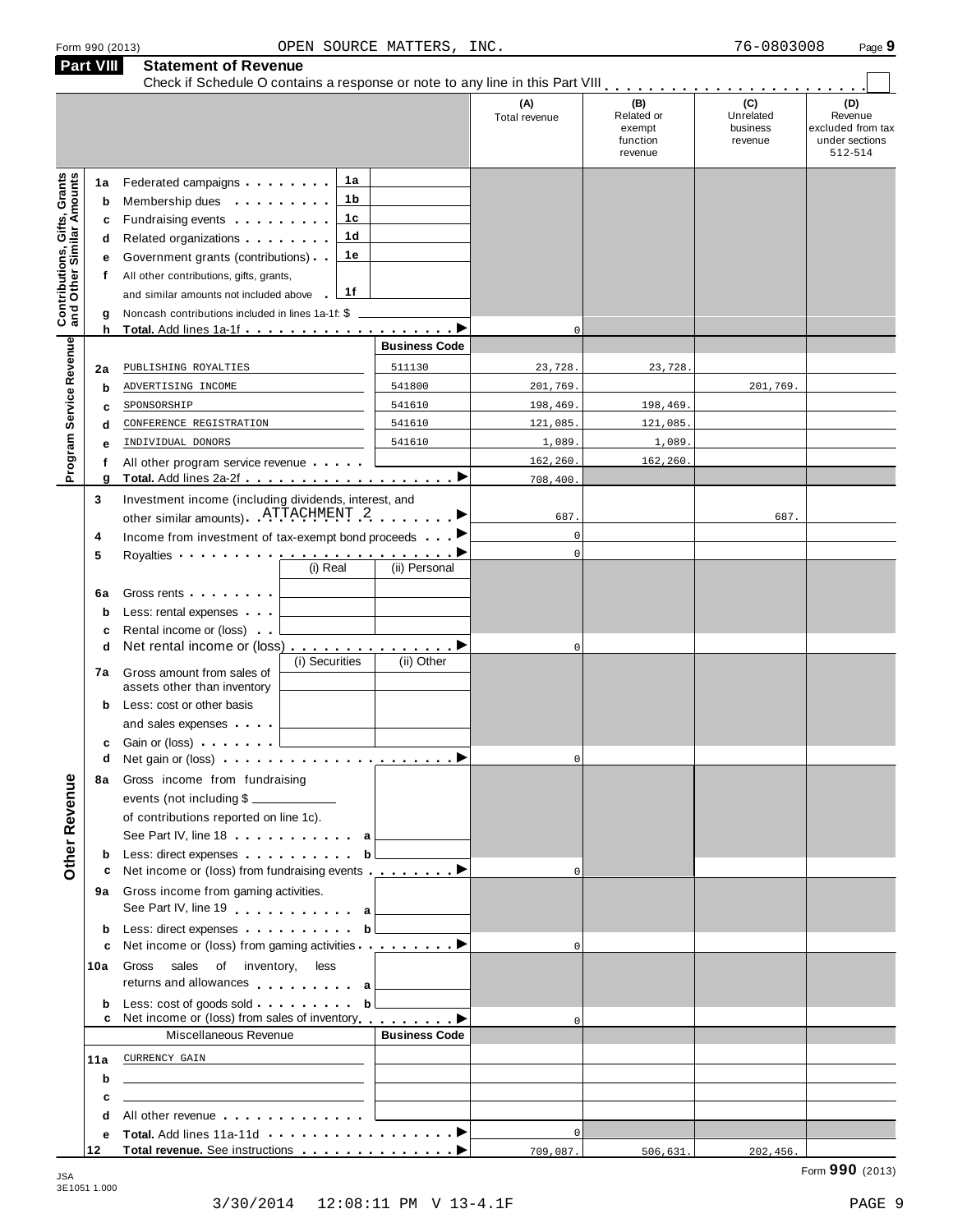|            | <b>Part IX</b> Statement of Functional Expenses                                                                            |                       |                                    |                                    |                                |
|------------|----------------------------------------------------------------------------------------------------------------------------|-----------------------|------------------------------------|------------------------------------|--------------------------------|
|            | Section 501(c)(3) and 501(c)(4) organizations must complete all columns. All other organizations must complete column (A). |                       |                                    |                                    |                                |
|            |                                                                                                                            |                       |                                    |                                    |                                |
|            | Do not include amounts reported on lines 6b, 7b,<br>8b, 9b, and 10b of Part VIII.                                          | (A)<br>Total expenses | (B)<br>Program service<br>expenses | Management and<br>general expenses | (D)<br>Fundraising<br>expenses |
|            | 1 Grants and other assistance to governments and                                                                           |                       |                                    |                                    |                                |
|            | organizations in the United States. See Part IV, line 21                                                                   | 0                     |                                    |                                    |                                |
|            | 2 Grants and other assistance to individuals in                                                                            |                       |                                    |                                    |                                |
|            | the United States. See Part IV, line 22                                                                                    | 0                     |                                    |                                    |                                |
|            | 3 Grants and other assistance to governments,                                                                              |                       |                                    |                                    |                                |
|            | organizations, and individuals outside the                                                                                 | 0                     |                                    |                                    |                                |
|            | United States. See Part IV, lines 15 and 16                                                                                | $\Omega$              |                                    |                                    |                                |
|            | 4 Benefits paid to or for members                                                                                          |                       |                                    |                                    |                                |
|            | 5 Compensation of current officers, directors,<br>trustees, and key employees                                              | 0                     |                                    |                                    |                                |
|            | 6 Compensation not included above, to disqualified                                                                         |                       |                                    |                                    |                                |
|            | persons (as defined under section 4958(f)(1)) and                                                                          |                       |                                    |                                    |                                |
|            | persons described in section 4958(c)(3)(B)                                                                                 | 0                     |                                    |                                    |                                |
|            | 7 Other salaries and wages                                                                                                 | $\Omega$              |                                    |                                    |                                |
|            | 8 Pension plan accruals and contributions (include section                                                                 |                       |                                    |                                    |                                |
|            | 401(k) and 403(b) employer contributions)                                                                                  | 0                     |                                    |                                    |                                |
|            | Other employee benefits                                                                                                    | $\Omega$              |                                    |                                    |                                |
| 10         |                                                                                                                            | $\Omega$              |                                    |                                    |                                |
| 11         | Fees for services (non-employees):                                                                                         |                       |                                    |                                    |                                |
|            | a Management                                                                                                               | 0l                    |                                    |                                    |                                |
|            |                                                                                                                            | 28,191.               |                                    | 28,191.                            |                                |
|            | <b>c</b> Accounting <b>c</b> Accounting                                                                                    | 8,000.                |                                    | 8,000.                             |                                |
|            | d Lobbying                                                                                                                 | 0                     |                                    |                                    |                                |
|            | e Professional fundraising services. See Part IV, line 17                                                                  | $\Omega$              |                                    |                                    |                                |
|            | f Investment management fees                                                                                               |                       |                                    |                                    |                                |
|            | 9 Other. (If line 11g amount exceeds 10% of line 25, column                                                                |                       |                                    |                                    |                                |
|            | (A) amount, list line 11g expenses on Schedule O.)                                                                         |                       |                                    |                                    |                                |
|            | 12 Advertising and promotion                                                                                               | 44,522.               |                                    | 44,522.                            |                                |
| 13         | Office expenses extensive and the set of the set of the set of the set of the set of the set of the set of the             | 1,540.<br>718.        |                                    | 1,540.<br>718.                     |                                |
| 14         | Information technology                                                                                                     | $\Omega$              |                                    |                                    |                                |
| 15         |                                                                                                                            | $\Omega$              |                                    |                                    |                                |
|            | 16 Occupancy                                                                                                               | 58,673.               | 58,673.                            |                                    |                                |
| 17         | Travel entering the series of the series of the series of the series of the series of the series of the series             |                       |                                    |                                    |                                |
|            | 18 Payments of travel or entertainment expenses<br>for any federal, state, or local public officials                       | O                     |                                    |                                    |                                |
|            | 19 Conferences, conventions, and meetings                                                                                  | 355,581.              | 355,581.                           |                                    |                                |
| 20         | Interest $\ldots$ , $\ldots$ , $\ldots$ , $\ldots$ , $\ldots$ , $\ldots$ , $\ldots$                                        | 0                     |                                    |                                    |                                |
| 21         | Payments to affiliates <b>Exercise 2.1 Fig. 1.1 Fig. 1.1</b>                                                               | $\Omega$              |                                    |                                    |                                |
| 22         | Depreciation, depletion, and amortization                                                                                  | $\cap$                |                                    |                                    |                                |
| 23         | Insurance ATCH 4                                                                                                           | 1,204.                | 1,204.                             |                                    |                                |
| 24         | Other expenses. Itemize expenses not covered                                                                               |                       |                                    |                                    |                                |
|            | above (List miscellaneous expenses in line 24e. If                                                                         |                       |                                    |                                    |                                |
|            | line 24e amount exceeds 10% of line 25, column                                                                             |                       |                                    |                                    |                                |
|            | (A) amount, list line 24e expenses on Schedule O.)                                                                         |                       |                                    |                                    |                                |
|            | $a$ TAXES-FED, NYS & NYC __________                                                                                        | 107,854.              |                                    | 107,854.                           |                                |
|            | $b$ BANK SERVICE CHARGES                                                                                                   | 881.                  |                                    | 881.                               |                                |
|            | $c$ HOSTING EXPENSE ______________                                                                                         | 1,155.                | 1,155.                             |                                    |                                |
|            | dPROCESSING FEES _______________                                                                                           | 6,112.                |                                    | 6,112.                             |                                |
|            | e All other expenses $\frac{1}{1}$                                                                                         | 29, 477.              | 28,038.                            | 1,439.                             |                                |
|            | 25 Total functional expenses. Add lines 1 through 24e<br>26 Joint costs. Complete this line only if the                    | 643,908.              | 444,651.                           | 199,257.                           |                                |
|            | organization reported in column (B) joint costs                                                                            |                       |                                    |                                    |                                |
|            | from a combined educational campaign and                                                                                   |                       |                                    |                                    |                                |
|            | fundraising solicitation. Check here $\blacktriangleright$<br>if.<br>following SOP 98-2 (ASC 958-720)                      | 0l                    |                                    |                                    |                                |
| <b>JSA</b> |                                                                                                                            |                       |                                    |                                    | Form 990 (2013)                |
|            | 3E1052 1.000                                                                                                               |                       |                                    |                                    |                                |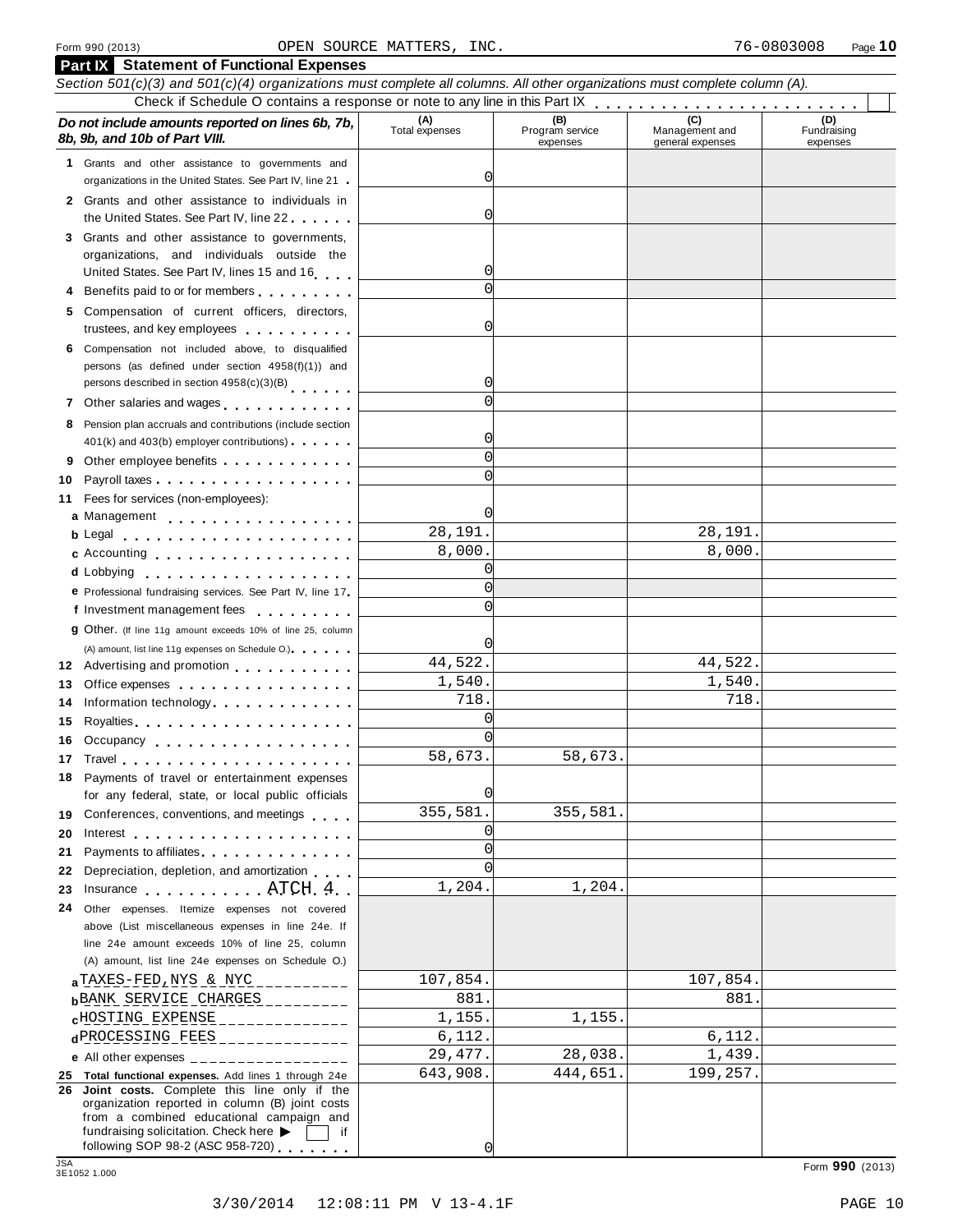|                      | Part X | <b>Balance Sheet</b>                                                                                                                                                                                                                                                                                                                        |                          |                                  |                    |
|----------------------|--------|---------------------------------------------------------------------------------------------------------------------------------------------------------------------------------------------------------------------------------------------------------------------------------------------------------------------------------------------|--------------------------|----------------------------------|--------------------|
|                      |        |                                                                                                                                                                                                                                                                                                                                             |                          |                                  |                    |
|                      |        |                                                                                                                                                                                                                                                                                                                                             | (A)<br>Beginning of year |                                  | (B)<br>End of year |
|                      | 1      | Cash - non-interest-bearing                                                                                                                                                                                                                                                                                                                 | 476,481.                 | $\mathbf{1}$                     | 538,154.           |
|                      | 2      | Savings and temporary cash investments                                                                                                                                                                                                                                                                                                      | <sub>0</sub>             | $\overline{2}$                   | 0                  |
|                      | 3      |                                                                                                                                                                                                                                                                                                                                             | $\mathsf{Q}$             | $\mathbf{3}$                     | $\Omega$           |
|                      | 4      |                                                                                                                                                                                                                                                                                                                                             | <sub>0</sub>             | $\overline{4}$                   | 7,118.             |
|                      | 5      | Loans and other receivables from current and former officers, directors,                                                                                                                                                                                                                                                                    |                          |                                  |                    |
|                      |        | trustees, key employees, and highest compensated employees.                                                                                                                                                                                                                                                                                 |                          |                                  | 0                  |
|                      | 6      | Complete Part II of Schedule L<br>Complete Part II of Schedule L<br>Loans and other receivables from other disqualified persons (as defined under section<br>$4958(f)(1)$ , persons described in section $4958(c)(3)(B)$ , and contributing employers<br>and sponsoring organizations of section 501(c)(9) voluntary employees' beneficiary | 0                        | 5                                |                    |
|                      |        | organizations (see instructions). Complete Part II of Schedule Letter and Letter Letter Letter                                                                                                                                                                                                                                              | <sub>0</sub>             | $6\phantom{1}6$                  | $\Omega$           |
| Assets               | 7      |                                                                                                                                                                                                                                                                                                                                             | <sub>0</sub>             | $\overline{7}$                   | $\Omega$           |
|                      | 8      | Inventories for sale or use $\ldots \ldots \ldots \ldots \ldots \ldots \ldots \ldots$                                                                                                                                                                                                                                                       | <sub>0</sub>             | 8                                | $\mathbf 0$        |
|                      | 9      | Prepaid expenses and deferred charges experiences. ATCH 3                                                                                                                                                                                                                                                                                   | 7,795.                   | 9                                | $\Omega$           |
|                      |        | 10a Land, buildings, and equipment: cost or                                                                                                                                                                                                                                                                                                 |                          |                                  |                    |
|                      |        | 7,422.<br>other basis. Complete Part VI of Schedule D 10a                                                                                                                                                                                                                                                                                   |                          |                                  |                    |
|                      |        | 7,236.<br>b Less: accumulated depreciation10b                                                                                                                                                                                                                                                                                               | 186.10c                  |                                  | 186.               |
|                      | 11     |                                                                                                                                                                                                                                                                                                                                             |                          | $0 \vert 11$                     | 0                  |
|                      | 12     | Investments - other securities. See Part IV, line 11                                                                                                                                                                                                                                                                                        |                          | $0 \vert 12$                     | $\Omega$           |
|                      | 13     | Investments - program-related. See Part IV, line 11                                                                                                                                                                                                                                                                                         |                          | $\overline{0}$ 13                | $\Omega$           |
|                      | 14     |                                                                                                                                                                                                                                                                                                                                             |                          | $0 \vert 14$                     | $\mathbf 0$        |
|                      | 15     |                                                                                                                                                                                                                                                                                                                                             |                          | $0 \vert 15$                     | $\Omega$           |
|                      | 16     | Total assets. Add lines 1 through 15 (must equal line 34)                                                                                                                                                                                                                                                                                   | $484, 462.$ 16           |                                  | 545,458.           |
|                      | 17     | Accounts payable and accrued expenses                                                                                                                                                                                                                                                                                                       | $40,801.$ 17             |                                  | 36,618.            |
|                      | 18     |                                                                                                                                                                                                                                                                                                                                             |                          | $0 \vert 18$                     | $\Omega$           |
|                      | 19     |                                                                                                                                                                                                                                                                                                                                             |                          | $0 \vert 19$                     | $\Omega$           |
|                      | 20     |                                                                                                                                                                                                                                                                                                                                             |                          | $0\sqrt{20}$                     | $\Omega$           |
|                      | 21     | Escrow or custodial account liability. Complete Part IV of Schedule D                                                                                                                                                                                                                                                                       |                          | $0\vert 21$                      | 0                  |
| Liabilities          | 22     | Loans and other payables to current and former officers, directors,                                                                                                                                                                                                                                                                         |                          |                                  |                    |
|                      |        | trustees, key employees, highest compensated employees, and                                                                                                                                                                                                                                                                                 |                          |                                  |                    |
|                      |        | disqualified persons. Complete Part II of Schedule L.                                                                                                                                                                                                                                                                                       |                          | $0\overline{22}$                 | 0                  |
|                      | 23     | Secured mortgages and notes payable to unrelated third parties                                                                                                                                                                                                                                                                              |                          | $\overline{0}$ 23                | 0                  |
|                      | 24     |                                                                                                                                                                                                                                                                                                                                             |                          | $0 \overline{\smash{\big)}\ 24}$ | $\mathbf 0$        |
|                      | 25     | Other liabilities (including federal income tax, payables to related third                                                                                                                                                                                                                                                                  |                          |                                  |                    |
|                      |        | parties, and other liabilities not included on lines 17-24). Complete Part X                                                                                                                                                                                                                                                                |                          |                                  |                    |
|                      |        | of Schedule D                                                                                                                                                                                                                                                                                                                               |                          | $0\vert 25$                      | 0                  |
|                      | 26     |                                                                                                                                                                                                                                                                                                                                             | 40,801                   | 26                               | 36,618.            |
|                      |        | $\lfloor x \rfloor$ and<br>Organizations that follow SFAS 117 (ASC 958), check here ▶<br>complete lines 27 through 29, and lines 33 and 34.                                                                                                                                                                                                 |                          |                                  |                    |
|                      | 27     | Unrestricted net assets                                                                                                                                                                                                                                                                                                                     | 443,661.                 | 27                               | 508,840.           |
|                      | 28     |                                                                                                                                                                                                                                                                                                                                             | 0l                       | 28                               | 0                  |
|                      | 29     | Permanently restricted net assets<br>intervals and intervals are not restricted to the set of assets are not restricted to the set of the set of the set of the set of the set of the set of the set of the set of the set of th                                                                                                            | 0l                       | 29                               | 0                  |
| <b>Fund Balances</b> |        | Organizations that do not follow SFAS 117 (ASC 958), check here ▶<br>and<br>complete lines 30 through 34.                                                                                                                                                                                                                                   |                          |                                  |                    |
|                      | 30     | Capital stock or trust principal, or current funds                                                                                                                                                                                                                                                                                          |                          | 30                               |                    |
| Assets or            | 31     | .<br>Paid-in or capital surplus, or land, building, or equipment fund                                                                                                                                                                                                                                                                       |                          | 31                               |                    |
|                      | 32     | Retained earnings, endowment, accumulated income, or other funds                                                                                                                                                                                                                                                                            |                          | 32                               |                    |
| Net.                 | 33     |                                                                                                                                                                                                                                                                                                                                             | 443,661                  | 33                               | 508,840.           |
|                      | 34     | Total liabilities and net assets/fund balances.                                                                                                                                                                                                                                                                                             | 484,462.                 | 34                               | 545,458.           |
|                      |        |                                                                                                                                                                                                                                                                                                                                             |                          |                                  |                    |

Form **990** (2013)

Form 990 (2013)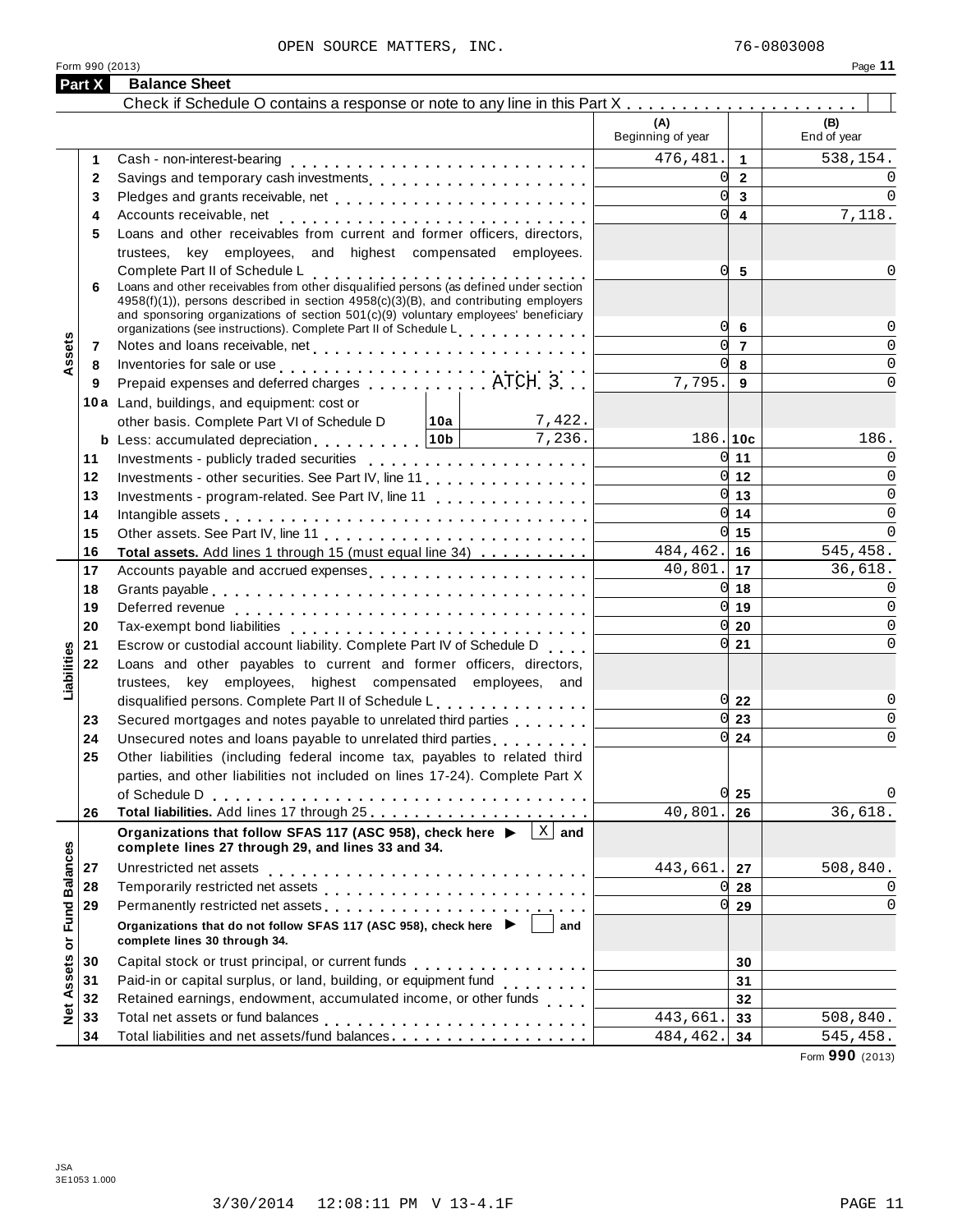|                 | Form 990 (2013)                                                                                                                                                                                                                                                                                                                        |                |          |                |          | Page 12   |
|-----------------|----------------------------------------------------------------------------------------------------------------------------------------------------------------------------------------------------------------------------------------------------------------------------------------------------------------------------------------|----------------|----------|----------------|----------|-----------|
| Part XI         | <b>Reconciliation of Net Assets</b>                                                                                                                                                                                                                                                                                                    |                |          |                |          |           |
|                 | Check if Schedule O contains a response or note to any line in this Part XI                                                                                                                                                                                                                                                            |                |          |                |          |           |
| 1               |                                                                                                                                                                                                                                                                                                                                        | $\mathbf{1}$   |          |                | 709,087. |           |
| 2               |                                                                                                                                                                                                                                                                                                                                        | $\overline{2}$ |          |                | 643,908. |           |
| 3               |                                                                                                                                                                                                                                                                                                                                        | $\mathbf{3}$   |          |                | 65,179.  |           |
| 4               | Net assets or fund balances at beginning of year (must equal Part X, line 33, column (A))                                                                                                                                                                                                                                              | 4              | 443,661. |                |          |           |
| 5               |                                                                                                                                                                                                                                                                                                                                        | 5              |          |                |          | $\Omega$  |
| 6               |                                                                                                                                                                                                                                                                                                                                        | 6              |          |                |          | $\Omega$  |
| 7               |                                                                                                                                                                                                                                                                                                                                        |                |          |                | $\Omega$ |           |
| 8               |                                                                                                                                                                                                                                                                                                                                        | 8              |          |                |          | 0         |
| 9               | Other changes in net assets or fund balances (explain in Schedule O)                                                                                                                                                                                                                                                                   | 9              |          |                |          | $\Omega$  |
| 10              | Net assets or fund balances at end of year. Combine lines 3 through 9 (must equal Part X, line                                                                                                                                                                                                                                         |                |          |                |          |           |
|                 |                                                                                                                                                                                                                                                                                                                                        | 10             |          |                | 508,840. |           |
| <b>Part XII</b> | <b>Financial Statements and Reporting</b>                                                                                                                                                                                                                                                                                              |                |          |                |          |           |
|                 |                                                                                                                                                                                                                                                                                                                                        |                |          |                |          |           |
| 1               | $\overline{X}$ Accrual<br>Accounting method used to prepare the Form 990:     Cash<br>Other<br>If the organization changed its method of accounting from a prior year or checked "Other," explain in<br>Schedule O.                                                                                                                    |                |          |                | Yes      | <b>No</b> |
|                 | 2a Were the organization's financial statements compiled or reviewed by an independent accountant?<br>If "Yes," check a box below to indicate whether the financial statements for the year were compiled or                                                                                                                           |                |          | 2a             |          |           |
|                 | reviewed on a separate basis, consolidated basis, or both:                                                                                                                                                                                                                                                                             |                |          |                |          |           |
|                 | Separate basis<br>Consolidated basis<br>Both consolidated and separate basis                                                                                                                                                                                                                                                           |                |          |                |          |           |
|                 | <b>b</b> Were the organization's financial statements audited by an independent accountant?<br>If "Yes," check a box below to indicate whether the financial statements for the year were audited on a<br>separate basis, consolidated basis, or both:<br>Consolidated basis<br>Both consolidated and separate basis<br>Separate basis |                |          | 2 <sub>b</sub> |          |           |
|                 | c If "Yes" to line 2a or 2b, does the organization have a committee that assumes responsibility for oversight                                                                                                                                                                                                                          |                |          |                |          |           |
|                 | of the audit, review, or compilation of its financial statements and selection of an independent accountant?                                                                                                                                                                                                                           |                |          | 2 <sub>c</sub> |          |           |
|                 | If the organization changed either its oversight process or selection process during the tax year, explain in<br>Schedule O.                                                                                                                                                                                                           |                |          |                |          |           |
|                 | 3a As a result of a federal award, was the organization required to undergo an audit or audits as set forth in                                                                                                                                                                                                                         |                |          |                |          |           |
|                 |                                                                                                                                                                                                                                                                                                                                        |                |          | 3a             |          |           |
|                 | <b>b</b> If "Yes," did the organization undergo the required audit or audits? If the organization did not undergo the                                                                                                                                                                                                                  |                |          |                |          |           |
|                 | required audit or audits, explain why in Schedule O and describe any steps taken to undergo such audits.                                                                                                                                                                                                                               |                |          | 3 <sub>b</sub> |          |           |

Form **990** (2013)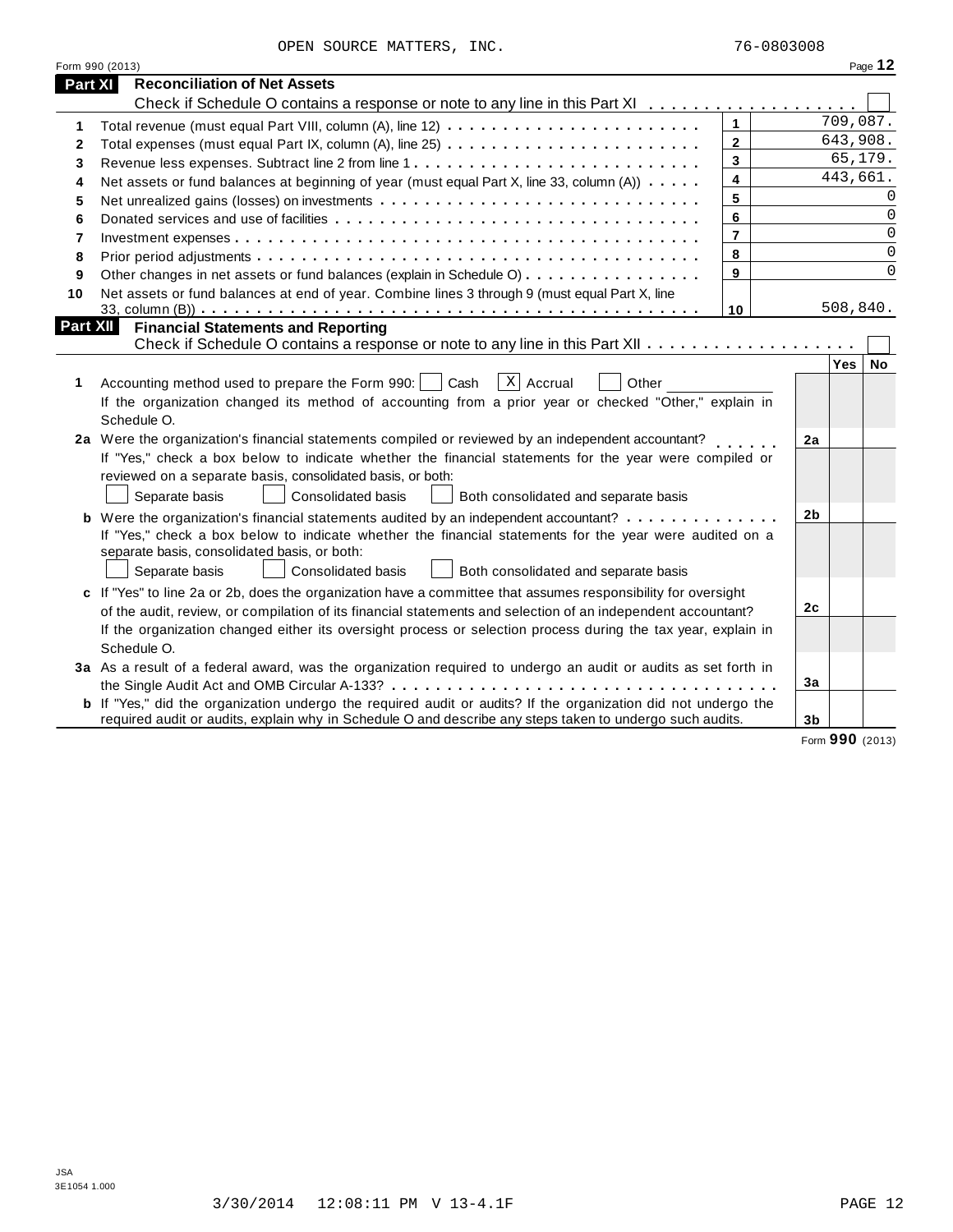For Privacy Act and Paperwork Reduction Act Notice, see the Instructions for Form 990 or 990-EZ. Schedule O (Form 990 or 990-EZ) (2013)

## <span id="page-13-0"></span>**SCHEDULE O** Supplemental Information to Form 990 or 990-EZ  $\frac{100\text{dB No. }1545-0047}{\text{O}}$

**Complete to provide information for responses to specific questions on Form 990 or 990-EZ or to provide any additional information.** Fraction of the Proposes to specific questions on<br>
10-EZ or to provide any additional information.<br>
Attach to Form 990 or 990-EZ.<br>
Attach to Form 990 or 990-EZ. Department of the Treasury Internal Revenue Service I

**Open to Public**

**Inspection** Name of the organization **intervalse of the organization intervalse of the organization intervalse of the organization intervalse of the organization intervalse of the organization intervalse of the organization** 

OPEN SOURCE MATTERS, INC. THE SOURCE OPEN SOURCE MATTERS, INC.

**(Form 990 or 990-EZ)**

ATTACHMENT 1

## FORM 990, PART III, LINE 1 - ORGANIZATION'S MISSION

SUPPORT JOOMLA! OPEN SOURCE CONTENT MANAGEMENT SYSTEM.

JOOLMLA! IS AN OPENSOURCE WEB BASED CONTENT MANAGEMENT SYSTEM WHICH

IS FREE AND AVAILABLE TO ANYONE. THE CORE TEAM OF JOOMLA! IS

COMPRISED OF VOLUNTEERS WHO HELP IN DETERMINING THE DIRECTION OF THE

PROJECT. OPEN SOURCE MATTERS, INC PROVIDES RESOURCES FOR TRAVEL

CONFERENCES, LEGAL AND PROFESSIONAL SUPPORT.

| FORM 990, PART VIII - INVESTMENT INCOME |              |                               | ATTACHMENT <sub>2</sub> |                        |
|-----------------------------------------|--------------|-------------------------------|-------------------------|------------------------|
|                                         | (A)<br>TOTAL | $\vert B \vert$<br>RELATED OR | (C)<br>UNRELATED        | (D)<br><b>EXCLUDED</b> |
| DESCRIPTION                             | REVENUE      | EXEMPT REVENUE                | BUSINESS REV.           | REVENUE                |
| INTEREST INCOME                         |              | 687.                          | 687.                    |                        |
| TOTALS                                  |              | 687.                          | 687                     |                        |

ATTACHMENT 3

FORM 990, PART X - PREPAID EXPENSES AND DEFERRED CHARGES DESCRIPTION

PREPAID EXPENSES

JSA 3E1227 1.000

TOTALS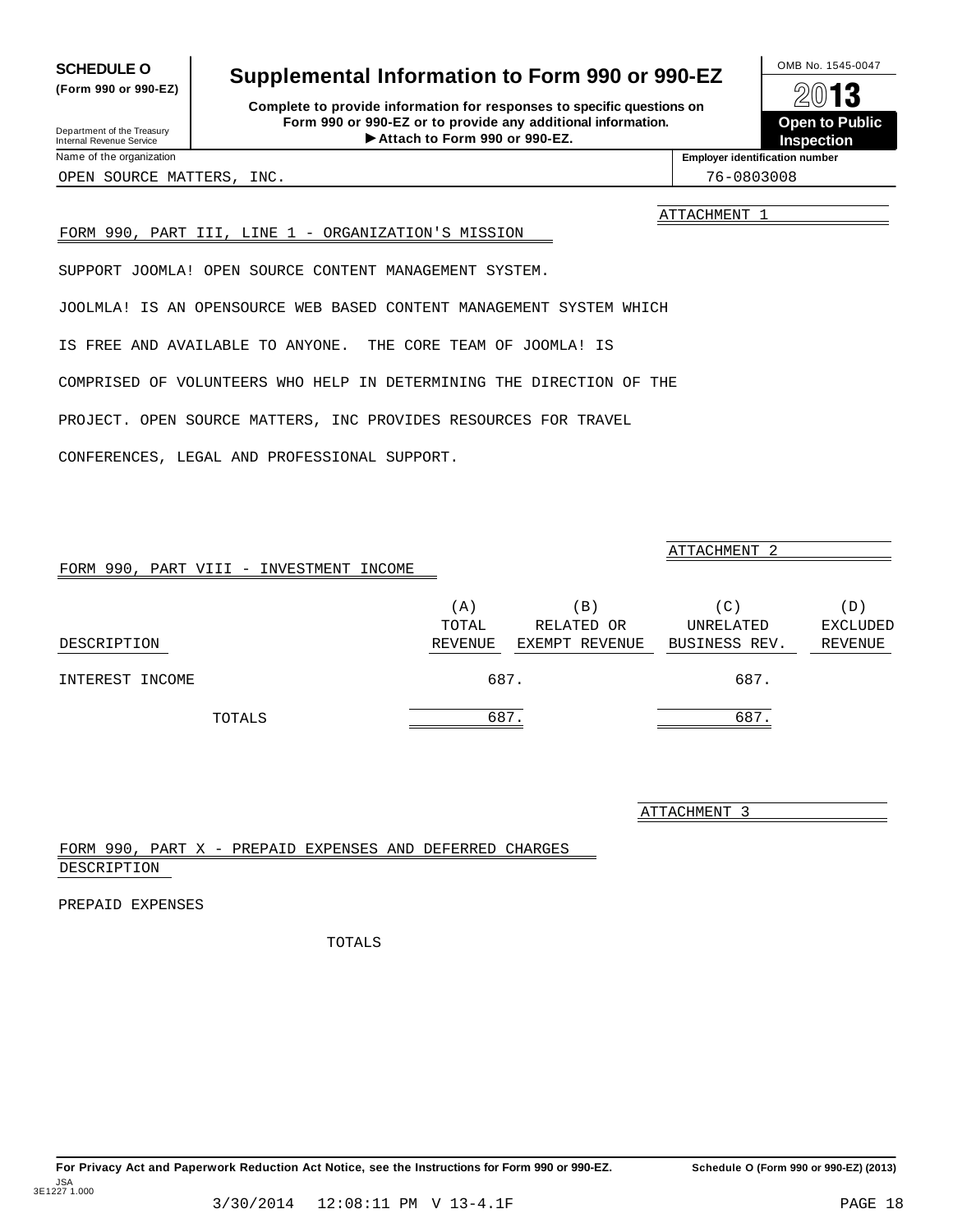<span id="page-14-0"></span>

| <b>Description of Property</b> |                              |                                |                |                                   |                           |                           | ATTACHMENT 4 |                                                                                         |      |      |         |             |                                |                              |
|--------------------------------|------------------------------|--------------------------------|----------------|-----------------------------------|---------------------------|---------------------------|--------------|-----------------------------------------------------------------------------------------|------|------|---------|-------------|--------------------------------|------------------------------|
| <b>DEPRECIATION</b>            |                              |                                |                |                                   |                           |                           |              |                                                                                         |      |      |         |             |                                |                              |
| Asset description              | Date<br>placed in<br>service | Unadjusted<br>Cost<br>or basis | Bus.<br>$\%$   | 179 exp.<br>reduction<br>in basis | <b>Basis</b><br>Reduction | Basis for<br>depreciation |              | Beginning Ending<br>Accumulated Accumulated Me-<br>depreciation depreciation thod Conv. |      | Life | ACRS MA | class class | Current-year<br>179<br>expense | Current-year<br>depreciation |
| COMPUTER HARDWARE              | 12/07/2007                   |                                | 7,422. 100.000 |                                   |                           | 7,422.                    | 7,236.       | 7,236. 200DB                                                                            | MQ   |      |         | 5           |                                |                              |
|                                |                              |                                |                |                                   |                           |                           |              |                                                                                         |      |      |         |             |                                |                              |
|                                |                              |                                |                |                                   |                           |                           |              |                                                                                         |      |      |         |             |                                |                              |
|                                |                              |                                |                |                                   |                           |                           |              |                                                                                         |      |      |         |             |                                |                              |
|                                |                              |                                |                |                                   |                           |                           |              |                                                                                         |      |      |         |             |                                |                              |
|                                |                              |                                |                |                                   |                           |                           |              |                                                                                         |      |      |         |             |                                |                              |
|                                |                              |                                |                |                                   |                           |                           |              |                                                                                         |      |      |         |             |                                |                              |
|                                |                              |                                |                |                                   |                           |                           |              |                                                                                         |      |      |         |             |                                |                              |
|                                |                              |                                |                |                                   |                           |                           |              |                                                                                         |      |      |         |             |                                |                              |
|                                |                              |                                |                |                                   |                           |                           |              |                                                                                         |      |      |         |             |                                |                              |
|                                |                              |                                |                |                                   |                           |                           |              |                                                                                         |      |      |         |             |                                |                              |
|                                |                              |                                |                |                                   |                           |                           |              |                                                                                         |      |      |         |             |                                |                              |
|                                |                              |                                |                |                                   |                           |                           |              |                                                                                         |      |      |         |             |                                |                              |
|                                |                              |                                |                |                                   |                           |                           |              |                                                                                         |      |      |         |             |                                |                              |
|                                |                              |                                |                |                                   |                           |                           |              |                                                                                         |      |      |         |             |                                |                              |
|                                |                              |                                |                |                                   |                           |                           |              |                                                                                         |      |      |         |             |                                |                              |
|                                |                              |                                |                |                                   |                           |                           |              |                                                                                         |      |      |         |             |                                |                              |
|                                |                              |                                |                |                                   |                           |                           |              |                                                                                         |      |      |         |             |                                |                              |
|                                |                              |                                |                |                                   |                           |                           |              |                                                                                         |      |      |         |             |                                |                              |
|                                |                              |                                |                |                                   |                           |                           |              |                                                                                         |      |      |         |             |                                |                              |
| Less: Retired Assets           |                              |                                |                |                                   |                           |                           |              |                                                                                         |      |      |         |             |                                |                              |
| Subtotals                      |                              | 7,422.                         |                |                                   |                           | 7,422.                    | 7,236.       | 7,236.                                                                                  |      |      |         |             |                                |                              |
| <b>Listed Property</b>         |                              |                                |                |                                   |                           |                           |              |                                                                                         |      |      |         |             |                                |                              |
|                                |                              |                                |                |                                   |                           |                           |              |                                                                                         |      |      |         |             |                                |                              |
|                                |                              |                                |                |                                   |                           |                           |              |                                                                                         |      |      |         |             |                                |                              |
|                                |                              |                                |                |                                   |                           |                           |              |                                                                                         |      |      |         |             |                                |                              |
|                                |                              |                                |                |                                   |                           |                           |              |                                                                                         |      |      |         |             |                                |                              |
| Less: Retired Assets           |                              |                                |                |                                   |                           |                           |              |                                                                                         |      |      |         |             |                                |                              |
| Subtotals                      |                              |                                |                |                                   |                           |                           |              |                                                                                         |      |      |         |             |                                |                              |
| <u>TOTALS.</u>                 |                              | 7,422.                         |                |                                   |                           | 7,422.                    | 7,236.       | 7,236.                                                                                  |      |      |         |             |                                |                              |
| <b>AMORTIZATION</b>            |                              |                                |                |                                   |                           |                           |              |                                                                                         |      |      |         |             |                                |                              |
|                                | Date                         | Cost                           |                |                                   |                           |                           |              | Accumulated Accumulated                                                                 |      |      |         |             |                                |                              |
| Asset description              | placed in<br>service         | or<br>basis                    |                |                                   |                           |                           |              | amortization   amortization   Code                                                      | Life |      |         |             |                                | Current-year<br>amortization |
|                                |                              |                                |                |                                   |                           |                           |              |                                                                                         |      |      |         |             |                                |                              |
|                                |                              |                                |                |                                   |                           |                           |              |                                                                                         |      |      |         |             |                                |                              |
|                                |                              |                                |                |                                   |                           |                           |              |                                                                                         |      |      |         |             |                                |                              |
|                                |                              |                                |                |                                   |                           |                           |              |                                                                                         |      |      |         |             |                                |                              |
|                                |                              |                                |                |                                   |                           |                           |              |                                                                                         |      |      |         |             |                                |                              |
|                                |                              |                                |                |                                   |                           |                           |              |                                                                                         |      |      |         |             |                                |                              |
| <u>  TOTALS.</u>               |                              |                                |                |                                   |                           |                           |              |                                                                                         |      |      |         |             |                                |                              |
| *Assets Retired                |                              |                                |                |                                   |                           |                           |              |                                                                                         |      |      |         |             |                                |                              |
| <b>JSA</b><br>3X9024 1.000     |                              |                                |                |                                   |                           |                           |              |                                                                                         |      |      |         |             | ATTACHMENT 4                   |                              |

**2013**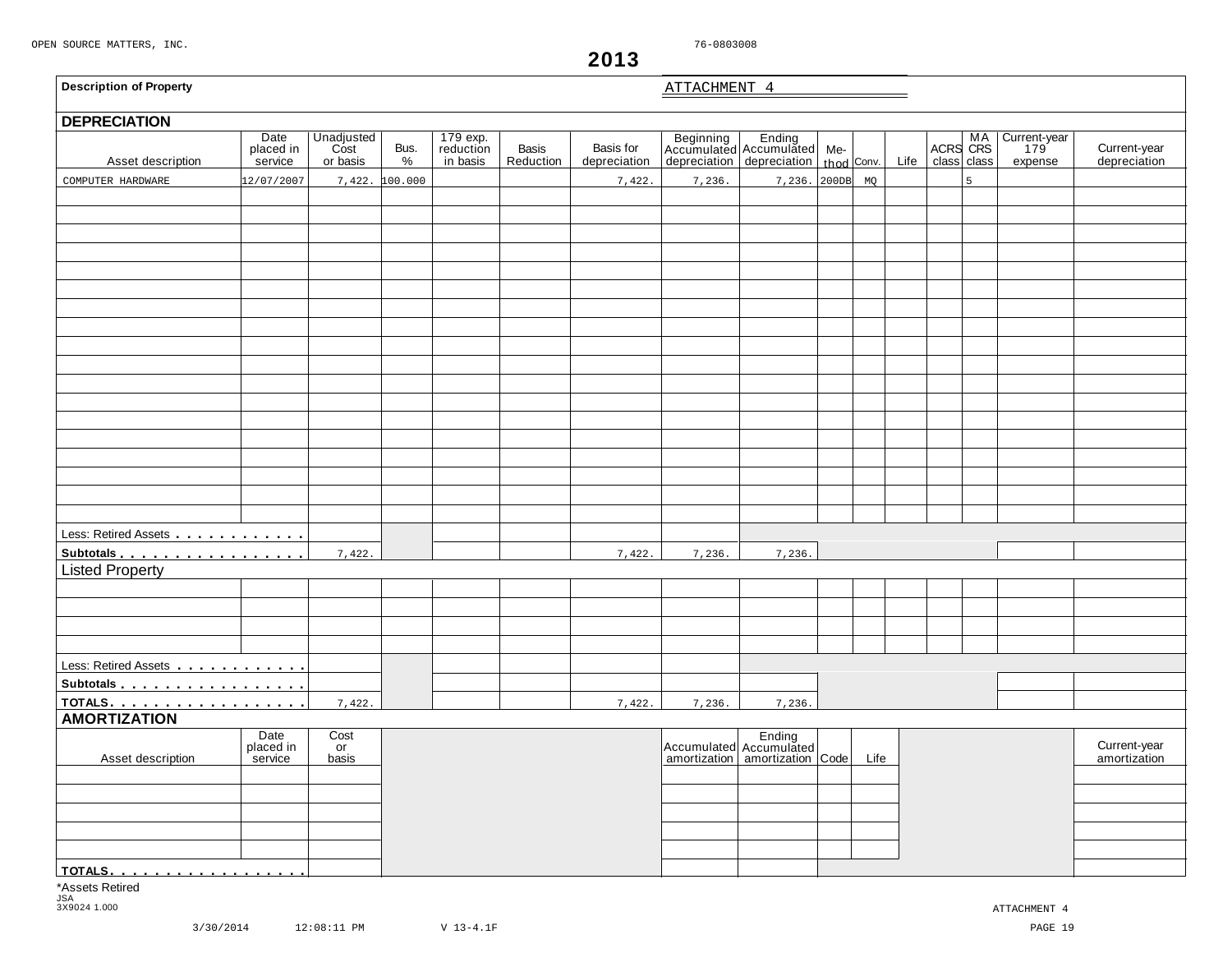#### **Description of Property**

# **DEPRECIATION** Asset description Date Unadjusted Bus. 179 exp. Basis Basis for Beginning Ending Me- MA Current-year placed in Cost Bus. reduction Basis Basis for Accumulated Accumulated Me- MA Current-year placed in Cost Bus. reduction B Less: Retired Assets **manual** m m m m m m m m m m **Subtotals mate mate of manufacturers**<br>Listed Property Less: Retired Assets m m m m m m m m m m m m **Subtotals** m m m m m m m m m m m m m m m m m **TOTALS** m m m m m m m m m m m m m m m m m m **AMORTIZATION** and Date Cost Date Cost Ending Ending<br>
Placed in or placed in the current-year late of Accumulated Accumulated Accumulated Life amortization amortization<br>
Asset description service basis amortization amortization amortizat **TOTALS** m m m m m m m m m m m m m m m m m m COMPUTER HARDWARE  $\begin{bmatrix} 12/07/2007 & 7,422 & 100.000 \end{bmatrix}$  7,422.  $\begin{bmatrix} 7,422 & 7,236. \end{bmatrix}$  7,236. 200DB MQ 7,422. 7,422. 7,422. 7,4236. 7,236. 7,422. 7,422. 7,422. 7,236. 7,236.

\*Assets Retired JSA 3X9024 1.000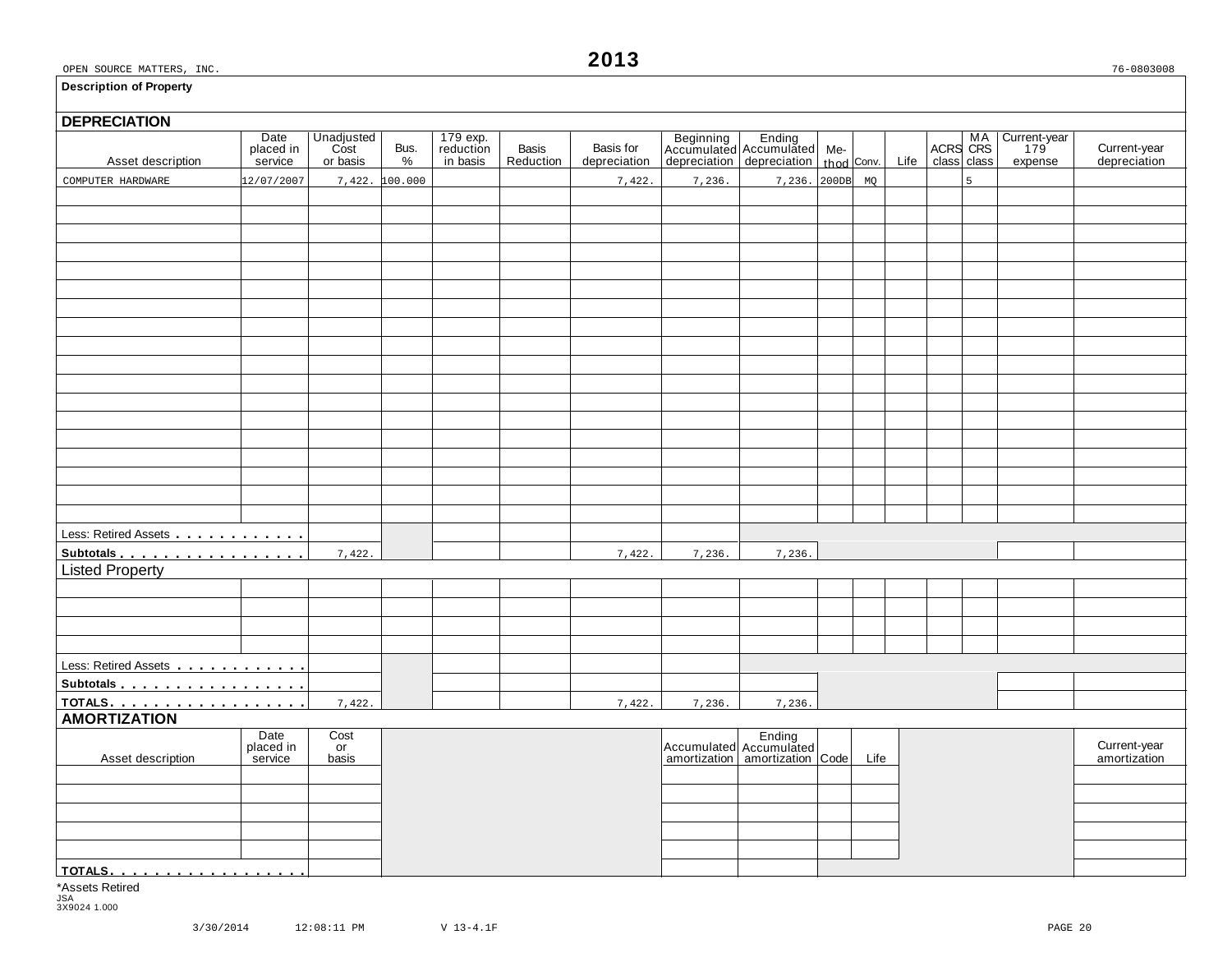## PIPIA COHEN HLATKY LLC 195 KOSCIUSZKO ST BROOKLYN, NY 11216

#### \*\*\*\*\*\*\*\*\*\*\*\*\*\*\*\*\*\*\*\*\*\*\*\*\*

 INSTRUCTIONS FOR FILING OPEN SOURCE MATTERS, INC. NY FORM 500 NEW YORK 500 - ANNUAL FILING FOR CHARITABLE ORG. FOR THE PERIOD ENDED DECEMBER 31, 2013

\*\*\*\*\*\*\*\*\*\*\*\*\*\*\*\*\*\*\*\*\*\*\*\*\*

SIGNATURE...

 THE ORIGINAL RETURN SHOULD BE DATED AND SIGNED BY TWO OFFICERS OF ORGANIZATION.

FILING...

 THE SIGNED RETURN SHOULD BE FILED ON OR BEFORE MAY 15, 2014 WITH...

> NYS DEPARTMENT OF LAW (OFFICE OF THE ATTORNEY GENERAL) CHARITIES BUREAU - REGISTRATION SECTION 120 BROADWAY NEW YORK, NEW YORK 10271

A FILING FEE OF \$100. MUST BE SUBMITTED WITH THE REPORT PAYABLE TO THE NYS DEPARTMENT OF LAW.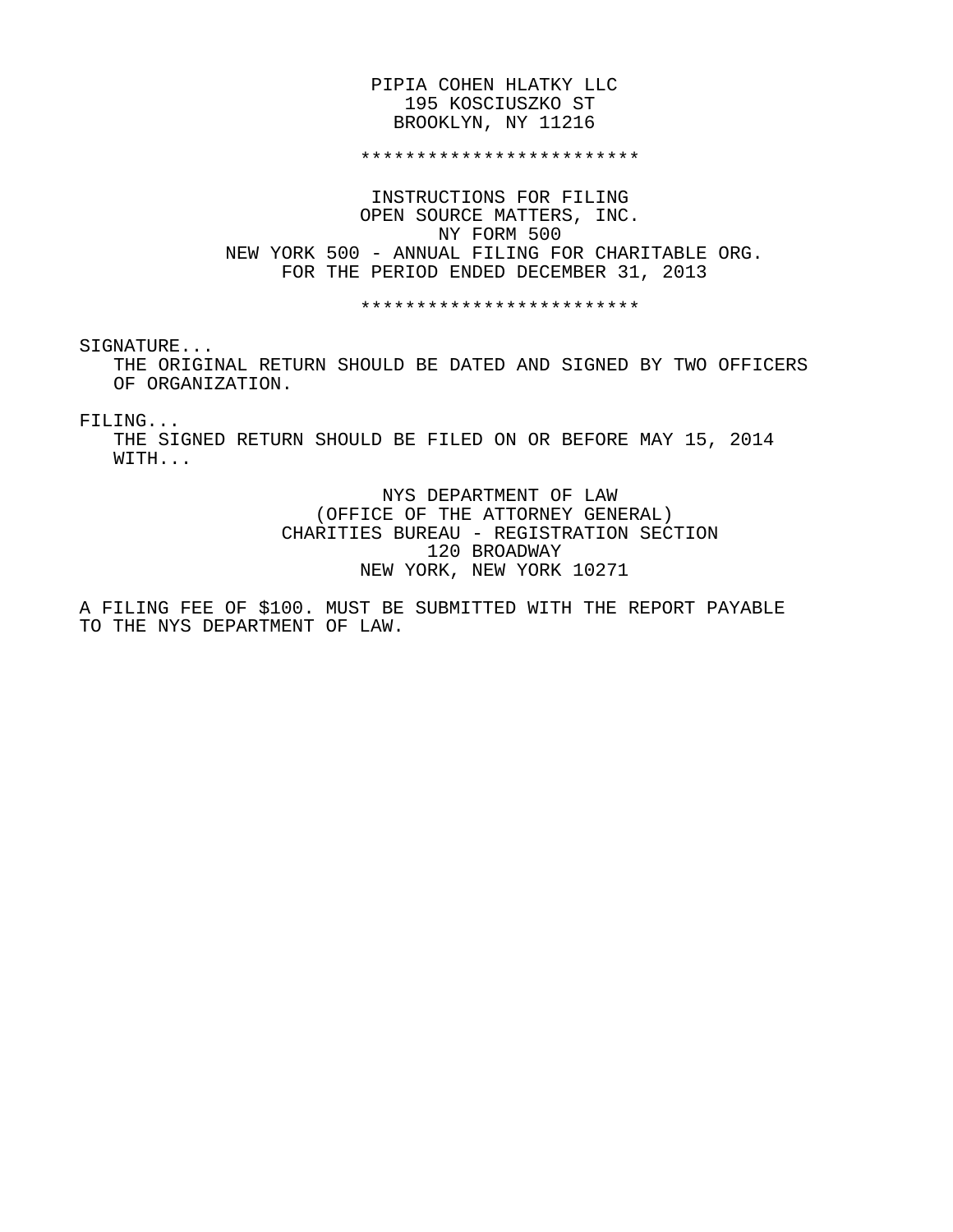| Form CHAR500                                                                                                    |                                                                                       |                                              | <b>Annual Filing for Charitable Organizations</b><br>New York State Department of Law (Office of the Attorney General)<br>Charities Bureau - Registration Section                                                                                                                                                                                                                                                                                                                                                                                                                                                                                                                                                                                                                                                                                                                                                                                                                                                                   |  |                     | 2013                                          |
|-----------------------------------------------------------------------------------------------------------------|---------------------------------------------------------------------------------------|----------------------------------------------|-------------------------------------------------------------------------------------------------------------------------------------------------------------------------------------------------------------------------------------------------------------------------------------------------------------------------------------------------------------------------------------------------------------------------------------------------------------------------------------------------------------------------------------------------------------------------------------------------------------------------------------------------------------------------------------------------------------------------------------------------------------------------------------------------------------------------------------------------------------------------------------------------------------------------------------------------------------------------------------------------------------------------------------|--|---------------------|-----------------------------------------------|
| This form used for<br>Article 7-A, EPTL and dual filers<br>(replaces forms CHAR 497,<br>CHAR 010 and CHAR 006)  |                                                                                       |                                              | 120 Broadway<br>New York, NY 10271<br>http://www.charitiesnys.com                                                                                                                                                                                                                                                                                                                                                                                                                                                                                                                                                                                                                                                                                                                                                                                                                                                                                                                                                                   |  |                     | <b>Open to Public</b><br><b>Inspection</b>    |
| 1. General Information                                                                                          |                                                                                       |                                              |                                                                                                                                                                                                                                                                                                                                                                                                                                                                                                                                                                                                                                                                                                                                                                                                                                                                                                                                                                                                                                     |  |                     |                                               |
| a. For the fiscal year beginning $(mm/dd/yyy)$                                                                  |                                                                                       |                                              | $\sim$ / 2 0 1 3 and ending (mm/dd/yyyy)                                                                                                                                                                                                                                                                                                                                                                                                                                                                                                                                                                                                                                                                                                                                                                                                                                                                                                                                                                                            |  |                     |                                               |
| b. Check if applicable for NYS:                                                                                 |                                                                                       | c. Name of organization                      |                                                                                                                                                                                                                                                                                                                                                                                                                                                                                                                                                                                                                                                                                                                                                                                                                                                                                                                                                                                                                                     |  |                     | d. Fed. employer ID no. (EIN) (##-########)   |
| Address change                                                                                                  |                                                                                       | OPEN SOURCE MATTERS, INC.                    |                                                                                                                                                                                                                                                                                                                                                                                                                                                                                                                                                                                                                                                                                                                                                                                                                                                                                                                                                                                                                                     |  |                     | 76-0803008                                    |
| Name change                                                                                                     |                                                                                       |                                              |                                                                                                                                                                                                                                                                                                                                                                                                                                                                                                                                                                                                                                                                                                                                                                                                                                                                                                                                                                                                                                     |  |                     | e. NY State registration no. (##-##-##)       |
| Initial filing                                                                                                  | Number and street (or P.O. box if mail not delivered to street address)<br>Room/suite |                                              |                                                                                                                                                                                                                                                                                                                                                                                                                                                                                                                                                                                                                                                                                                                                                                                                                                                                                                                                                                                                                                     |  | f. Telephone number |                                               |
| Final filing                                                                                                    |                                                                                       | PO BOX 4668 # 88354                          |                                                                                                                                                                                                                                                                                                                                                                                                                                                                                                                                                                                                                                                                                                                                                                                                                                                                                                                                                                                                                                     |  |                     |                                               |
| Amended filing                                                                                                  |                                                                                       | City or town, state or country and $zip + 4$ |                                                                                                                                                                                                                                                                                                                                                                                                                                                                                                                                                                                                                                                                                                                                                                                                                                                                                                                                                                                                                                     |  | g. Email            |                                               |
| NY registration pending                                                                                         |                                                                                       | NEW YORK, NY, 10163-4668                     |                                                                                                                                                                                                                                                                                                                                                                                                                                                                                                                                                                                                                                                                                                                                                                                                                                                                                                                                                                                                                                     |  |                     |                                               |
|                                                                                                                 |                                                                                       |                                              |                                                                                                                                                                                                                                                                                                                                                                                                                                                                                                                                                                                                                                                                                                                                                                                                                                                                                                                                                                                                                                     |  |                     |                                               |
| 2. Certification - Two Signatures Required                                                                      |                                                                                       |                                              |                                                                                                                                                                                                                                                                                                                                                                                                                                                                                                                                                                                                                                                                                                                                                                                                                                                                                                                                                                                                                                     |  |                     |                                               |
|                                                                                                                 |                                                                                       |                                              | We certify under penalties of perjury that we reviewed this report, including all attachments, and to the best of our knowledge and belief, they are true,<br>correct and complete in accordance with the laws of the State of New York applicable to this report.                                                                                                                                                                                                                                                                                                                                                                                                                                                                                                                                                                                                                                                                                                                                                                  |  |                     |                                               |
| a. President or Authorized Officer                                                                              |                                                                                       | Signature                                    | <b>Printed Name</b>                                                                                                                                                                                                                                                                                                                                                                                                                                                                                                                                                                                                                                                                                                                                                                                                                                                                                                                                                                                                                 |  | Title               | Date                                          |
| b. Chief Financial Officer or Treas.                                                                            |                                                                                       |                                              |                                                                                                                                                                                                                                                                                                                                                                                                                                                                                                                                                                                                                                                                                                                                                                                                                                                                                                                                                                                                                                     |  |                     |                                               |
|                                                                                                                 |                                                                                       | Signature                                    | <b>Printed Name</b>                                                                                                                                                                                                                                                                                                                                                                                                                                                                                                                                                                                                                                                                                                                                                                                                                                                                                                                                                                                                                 |  | Title               | Date                                          |
|                                                                                                                 |                                                                                       |                                              |                                                                                                                                                                                                                                                                                                                                                                                                                                                                                                                                                                                                                                                                                                                                                                                                                                                                                                                                                                                                                                     |  |                     |                                               |
| b. <b>EPTL</b> annual report exemption (EPTL registrants and dual registrants)<br>Check $\blacktriangleright$   | contributions during this fiscal year.                                                |                                              | NOTE: An organization may claim this exemption if no PFR or FRC was used and either: 1) it received an allocation from a federated fund,<br>United Way or incorporated community appeal and contributions from other sources did not exceed \$25,000 or 2) it received all or<br>substantially all of its contributions from one government agency to which it submitted an annual report similar to that required by Article 7-A.<br>if gross receipts did not exceed \$25,000 and assets (market value) did not exceed \$25,000 at any time during this fiscal year.<br>For EPTL or Article-7A registrants claiming the annual report exemption under the one law under which they are registered and for dual registrants claiming the annual report<br>exemptions under both laws, simply complete part 1 (General Information), part 2 (Certification) and part 3 (Annual Report Exemption Information) above.<br>Do not submit a fee, do not complete the following schedules and do not submit any attachments to this form. |  |                     |                                               |
| 4. Article 7-A Schedules                                                                                        |                                                                                       |                                              |                                                                                                                                                                                                                                                                                                                                                                                                                                                                                                                                                                                                                                                                                                                                                                                                                                                                                                                                                                                                                                     |  |                     |                                               |
|                                                                                                                 |                                                                                       |                                              | If you did not check the Article 7-A annual report exemption above, complete the following for this fiscal year:                                                                                                                                                                                                                                                                                                                                                                                                                                                                                                                                                                                                                                                                                                                                                                                                                                                                                                                    |  |                     |                                               |
|                                                                                                                 |                                                                                       |                                              | a. Did the organization use a professional fund raiser, fund raising counsel or commercial co-venturer for fund raising activity in NY State?                                                                                                                                                                                                                                                                                                                                                                                                                                                                                                                                                                                                                                                                                                                                                                                                                                                                                       |  |                     | Yes*<br>No                                    |
| * If "Yes", complete Schedule 4a.                                                                               |                                                                                       |                                              |                                                                                                                                                                                                                                                                                                                                                                                                                                                                                                                                                                                                                                                                                                                                                                                                                                                                                                                                                                                                                                     |  |                     |                                               |
|                                                                                                                 |                                                                                       |                                              |                                                                                                                                                                                                                                                                                                                                                                                                                                                                                                                                                                                                                                                                                                                                                                                                                                                                                                                                                                                                                                     |  |                     | Yes*<br>No                                    |
| * If "Yes", complete Schedule 4b.                                                                               |                                                                                       |                                              |                                                                                                                                                                                                                                                                                                                                                                                                                                                                                                                                                                                                                                                                                                                                                                                                                                                                                                                                                                                                                                     |  |                     |                                               |
| 5. Fee Submitted: See last page for summary of fee requirements.                                                |                                                                                       |                                              |                                                                                                                                                                                                                                                                                                                                                                                                                                                                                                                                                                                                                                                                                                                                                                                                                                                                                                                                                                                                                                     |  |                     |                                               |
| Indicate the filing fee(s) you are submitting along with this form:                                             |                                                                                       |                                              |                                                                                                                                                                                                                                                                                                                                                                                                                                                                                                                                                                                                                                                                                                                                                                                                                                                                                                                                                                                                                                     |  |                     |                                               |
| a. Article 7-A filing fee enterpreed to contact the contact of the contact of the contact of the contact of the |                                                                                       |                                              | \$                                                                                                                                                                                                                                                                                                                                                                                                                                                                                                                                                                                                                                                                                                                                                                                                                                                                                                                                                                                                                                  |  |                     | Submit only one check or money order for the  |
|                                                                                                                 |                                                                                       |                                              | 100.<br>\$                                                                                                                                                                                                                                                                                                                                                                                                                                                                                                                                                                                                                                                                                                                                                                                                                                                                                                                                                                                                                          |  |                     | total fee, payable to "NYS Department of Law" |
|                                                                                                                 |                                                                                       |                                              |                                                                                                                                                                                                                                                                                                                                                                                                                                                                                                                                                                                                                                                                                                                                                                                                                                                                                                                                                                                                                                     |  |                     |                                               |
|                                                                                                                 |                                                                                       |                                              | 100.                                                                                                                                                                                                                                                                                                                                                                                                                                                                                                                                                                                                                                                                                                                                                                                                                                                                                                                                                                                                                                |  |                     |                                               |
|                                                                                                                 |                                                                                       |                                              |                                                                                                                                                                                                                                                                                                                                                                                                                                                                                                                                                                                                                                                                                                                                                                                                                                                                                                                                                                                                                                     |  |                     |                                               |
|                                                                                                                 |                                                                                       |                                              | 6. Attachments - For organizations that are not claiming annual report exemptions under both laws, see last page for required attachments $\rightarrow$                                                                                                                                                                                                                                                                                                                                                                                                                                                                                                                                                                                                                                                                                                                                                                                                                                                                             |  |                     |                                               |

3J3542 1.000